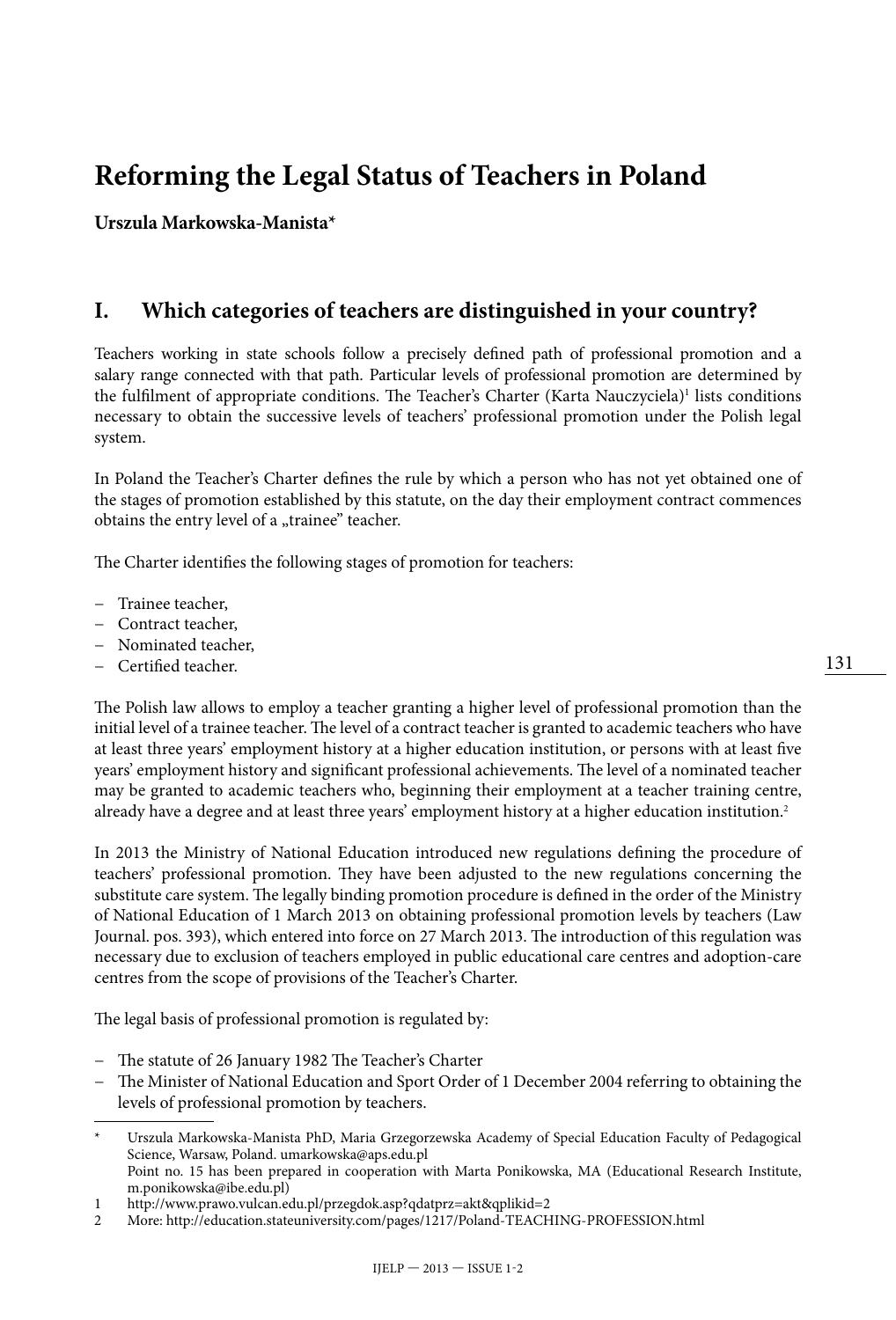- − The Minister of National Education and Sport Order of 23 April 2004 referring to pedagogical supervision.
- − Regulation of 9 June 2011 on the support for family and substitute care system (Law Journal from 2013 pos. 135, ).

## **II. Which qualifications (diplomas) are required for each respective category? Are there any other requirements to be fulfilled (nationality, residence)? (Please mention the legal norms and law).**

Among the necessary conditions that ought to be fulfilled by persons wishing to work on the position of a teacher in Poland there are: holding appropriate educational qualifications, pedagogical training, completing a qualifying employment period and obtaining positive evaluation of one's work achievements. The particular levels of professional promotion also necessitate the fulfilment of additional requirements.

The Teacher's Charter lists the following conditions necessary to be fulfilled in order to obtain a higher level of a teacher's professional promotion:

- − holding a higher education degree with proper pedagogical training or completing a teachers training centre and accepting a position these qualifications are sufficient for (depending on the type of school),
- − completing a qualifying period /work experience period,
- − obtaining positive evaluation of a teacher's work achievements.

Obtaining each of the successive levels of promotion is connected with the necessity to fulfil the following conditions:

- − in case of a trainee teacher obtaining acceptance of the qualifying committee after a qualifying interview,
- − in case of a contract teacher passing an exam in front of an examination committee,
- − in case of a nominated teacher obtaining acceptance of a qualifying committee after the analysis of the teacher's work achievements and a qualifying interview.

Qualifying or examination activities are conducted by a committee on the teacher's motion filed directly either to the school head teacher or an organ which runs the school, or an organ which holds pedagogical supervision, or a proper minister.

One of the organs- a proper one in a particular case - issues a decision on granting or refusal to grant the level of professional promotion.3

Another important element of the process of obtaining levels of professional promotion is a qualifying period/work experience period. The teacher who has not obtained any level of professional promotion begins his/her employment with a qualifying period. The qualifying period starts at the beginning of the school year, however not later than 14 days since lesson activities began (The Teacher's Charter art. 9d reg.1). If the teacher signed an employment contract after the given date he/she cannot begin the qualifying period until the end of the school year (The Teacher's Charter art. 9d reg. 2).

A trainee teacher begins his qualifying period without filing a motion, whereas other teachers on their motion filed to the school head teacher.

132

<sup>3</sup> The decision is issued until the 31 August of a given year, presented to the teacher who filed the motion to start a qualifying or examination action before the 30 June of a given year. If the teacher files such a motion until 31 October of a given year the decision is issued until the 31 December of the same year.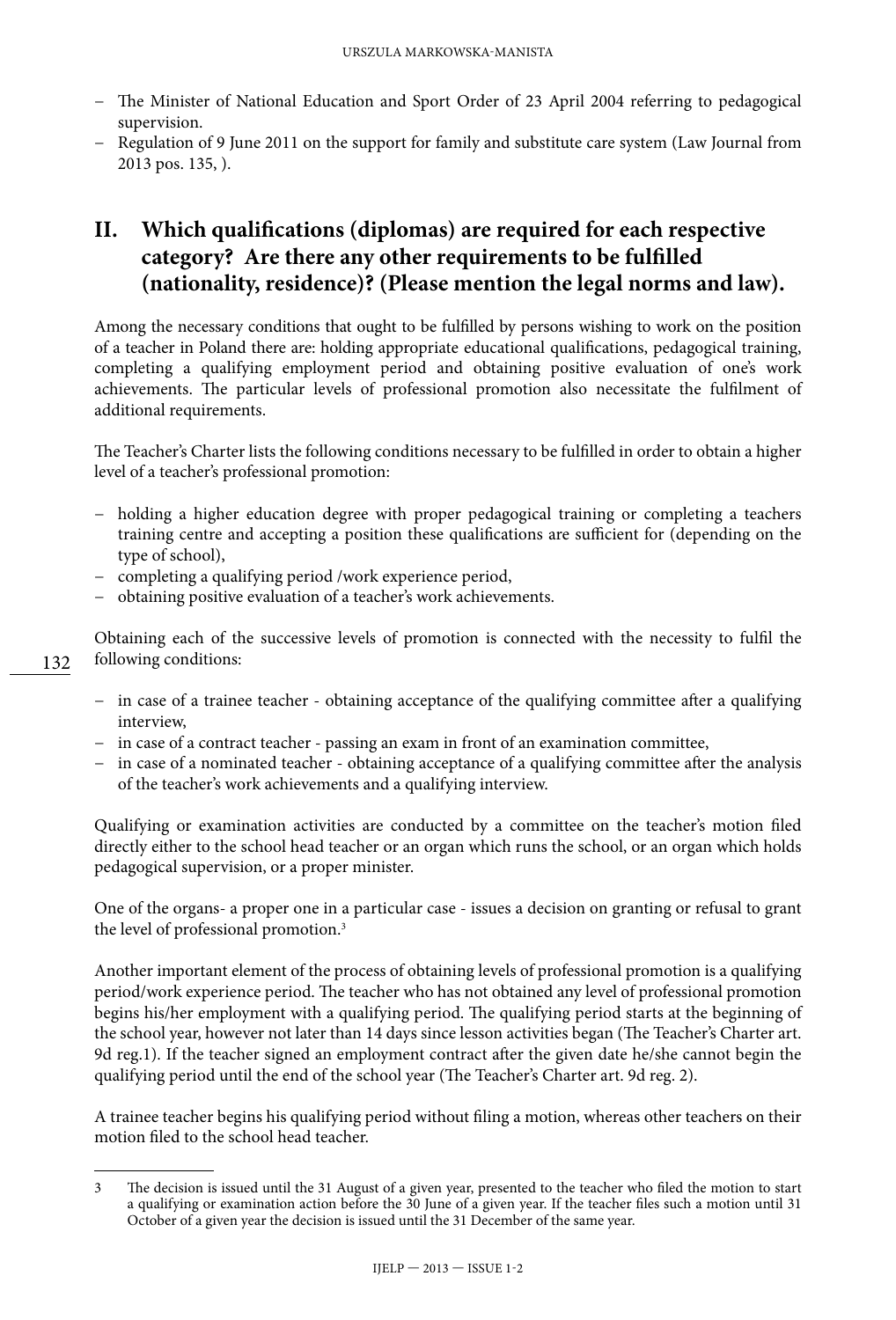The length of the qualifying period depends on what level of promotion is in question. In the case of applying for the level of a contract teacher the qualifying period lasts 9 months (the Teacher's Charter art. 9c reg. 1 p. 1), while in the case of a nominated and certified teacher - 2 years and 9 months. During the qualifying period the teacher has a duty to realize one's own plan of professional development accepted by the school head teacher. After the completed qualifying period the teacher submits the report on the realization of this plan to the head teacher.

A trainee teacher and a contract teacher are assigned a mentor of the qualifying period (the Teacher's Charter art. 9c reg. 4), who is selected by the head teacher and whose task is to aid the teacher during the qualifying period, in particular in preparation and realization of the teacher's development plan (the Teacher's Charter, art. 9c reg. 5), as well as preparation of evaluation of the teacher's work achievements during the qualifying period. The mentor can be chosen from among nominated or certified teachers, however, not necessarily of the same subject; the mentor should take part in activities conducted by the trainee teacher at least once a month (Order § 6 reg. 1 p. 3). Once a month the trainee teacher should take part in activities conducted by the mentor of the qualifying period or another teacher (Order § 6 reg. 1 p 2). Within 30 days after completing the qualifying period the teacher ought to submit to the head teacher a report on the realization of the professional development plan (Order § 4 reg. 4).

The work achievement of the teacher during the qualifying period is then evaluated. The evaluation is done by the school head teacher, within maximum 21 days since the day the report on the realization of work development plan was submitted. Parents' board should also express an opinion on the subject (within 14 days since receiving information about the process of evaluation of the teacher).

Having obtained acceptance of the committee the teacher receives a certificate of the acceptance. The record of issued certificates is kept by the school head teacher (the Teacher's Charter art. 9g reg. 9). Once all the conditions have been fulfilled, the school head teacher, on administrative decision level, grants the trainee teacher the promotion to a contract teacher.

The level of a certified teacher can be applied for by a school head teacher with at least 3 years continual experience on this position, and in the case of a head teacher holding at least a PhD- at least 2 years experience and outstanding work evaluation. According to the requirements, during the qualifying period the trainee teacher has to acquire the following knowledge and skills:

- − knowledge of the organization and rules of functioning of the school in which the teacher has undergone the qualifying period  $(\S 6$  reg. 2 p. 1)
- − the skill of conducting lessons in a way that ensures proper realization of statutory tasks of the school in which the teacher has undergone the qualifying period (§ 6 reg. 2 p 2)
- knowledge of the environment of students, their problems, as well as the skill to cooperate with the student environment (§ 6 reg. 2 p. 3)
- the skill to discuss one's own as well as observed lessons (§ 6 reg. 2 p. 4).

#### **III. What is the nature of the teacher's employment contract (public, private, %)? Are teachers considered civil servants?**

#### **[http://eacea.ec.europa.eu/education/eurydice/documents/key\\_data\\_series/134en.pdf](http://eacea.ec.europa.eu/education/eurydice/documents/key_data_series/134en.pdf) (Please mention the legal norms and law).**

Under art. 63 reg. 1 the Teacher's Charter grants the teacher the status of a public officer (art. 63 reg. 1 of the charter determines that, the teacher, during or with reference to the fulfilled professional duties, takes advantage of protection provided for public officers based on the principles defined in the Criminal Code of 6 June 1997 (Law Journal No 88, pos. 553, with further amendments"). This means that the teacher is granted protection based on the principles defined in the act mentioned above. Reg.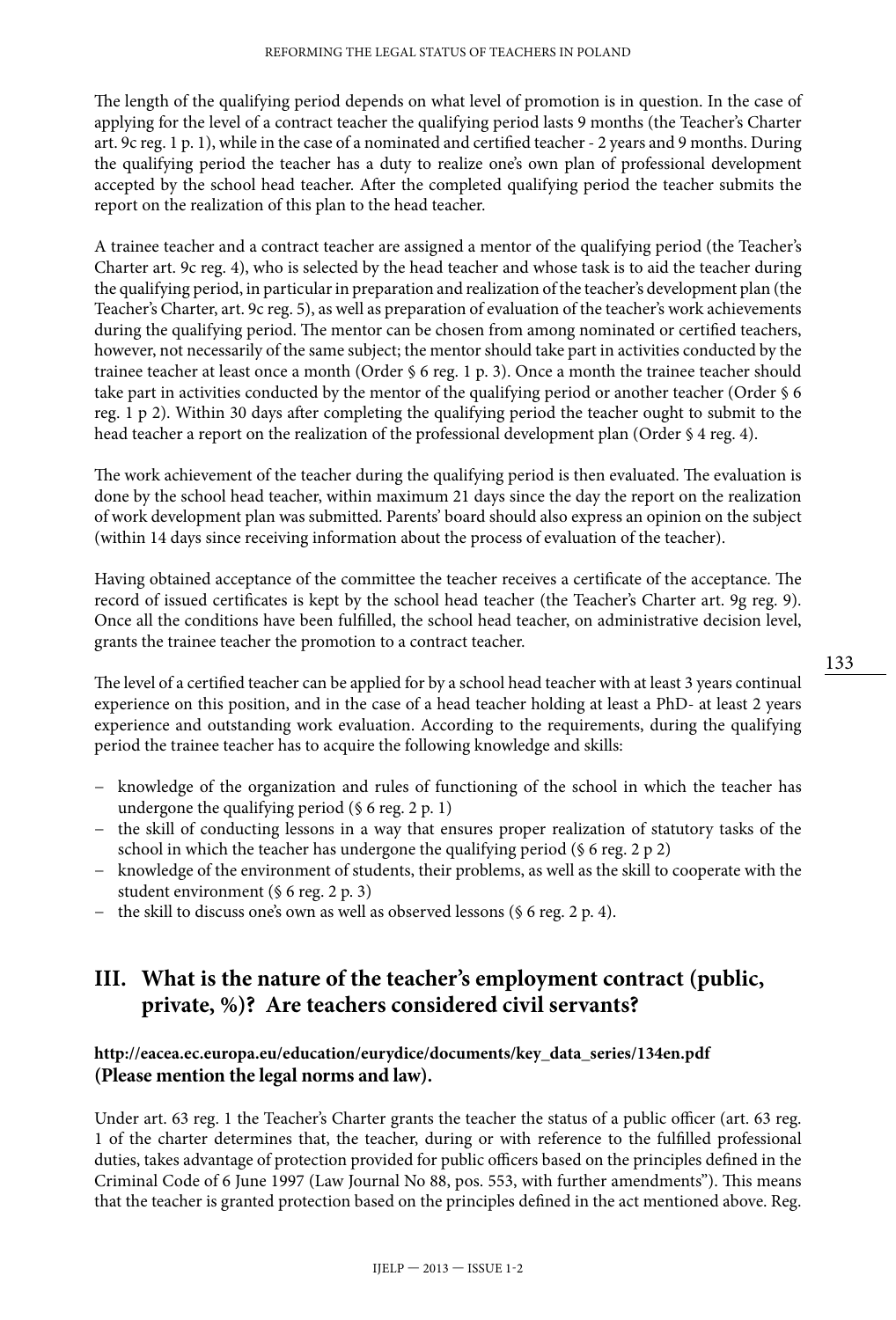2 of the Teacher's Charter states that "the body which runs the school and the school head teacher are obliged to stand in defence of the teacher, on behalf of the office, when the rights defined for a teacher are violated".

The teacher is entitled to protection during or with reference to the performed professional duties. The teacher is not a public officer, but merely takes advantage of legal protection provided for public officers when performing professional duties. "The introduction of the protection in question, resulting from the fact of granting the teacher the status of a public officer is an expression of creating a greater sense of security for teachers themselves, who do their work in increasingly difficult times, often characterized by brutalization of life at school of the 21st century."4

Legal basis:

- − statute of 26 January 1982 The Teacher's Charter (Law Journal from 2006, no 97, pos. 674 with further amendments),
- − regulation of 6 June 1997 Criminal code (Law Journal from 1997 no 88, pos. 553 with further amendments),
- − regulation of 11 April 2007 on the change of the regulation on the system of education and the change of selected other regulations (Law Journal from 2007 no 80, pos. 542).

The following issue concerning professional contracts, teachers' employment contracts, is connected with establishing employment status with the teacher. Employment of the teacher is established on the basis of:

- 1. a fixed-term contract of employment,
- 2. a contract of employment for an indefinite period,
- 3. nomination.

134

(art. 10 of The Teacher's Charter).

The analysis of regulations allows to conclude that the higher the level of professional promotion, the more stable the form of teacher's employment is. The type of contract signed with the teacher depends largely on the level of professional promotion obtained by the teacher:

- 1. teachers "trainees" are employed for one year in order to undergo the qualifying period/work experience period,
- 2. contract teachers are employed for an indefinite period,
- 3. nominated and certified teachers are employed on the principle of nomination.

(art. 10 reg. 2, reg. 4 and reg. 5 of The Teacher's Charter), provided that they fulfil the following additional conditions:

- 1. they hold Polish citizenship, albeit the requirement does not apply to citizens of the member countries of the European Union, Swiss Confederation or member countries of the European Free Trade Association (EFTA), sides of the agreement on European Economic Area;
- 2. they hold full legal capacity and ability to take advantage of public rights;
- 3. no penal or disciplinary proceedings, or proceedings on incapacitation are conducted against them;
- 4. they have no criminal record for offences done wilfully;
- 5. they have qualifications required to take a given position;
- 6. there are conditions for full-time employment of the teacher at school and for an indefinite period (this condition concerns only teachers employed on the principle of nomination).

<sup>4</sup> P.Nowak, Ochrona nauczyciela jako funkcjonariusza publicznego, Życie Szkoły. Czasopismo dla nauczycieli,(Protection of a teacher as a public officer, The Life of School. A journal for teachers) 2012, http://www. zycieszkoly.com.pl/dla-nauczycieli/art,5,ochrona-nauczyciela-jako-funkcjonariusza-publicznego.html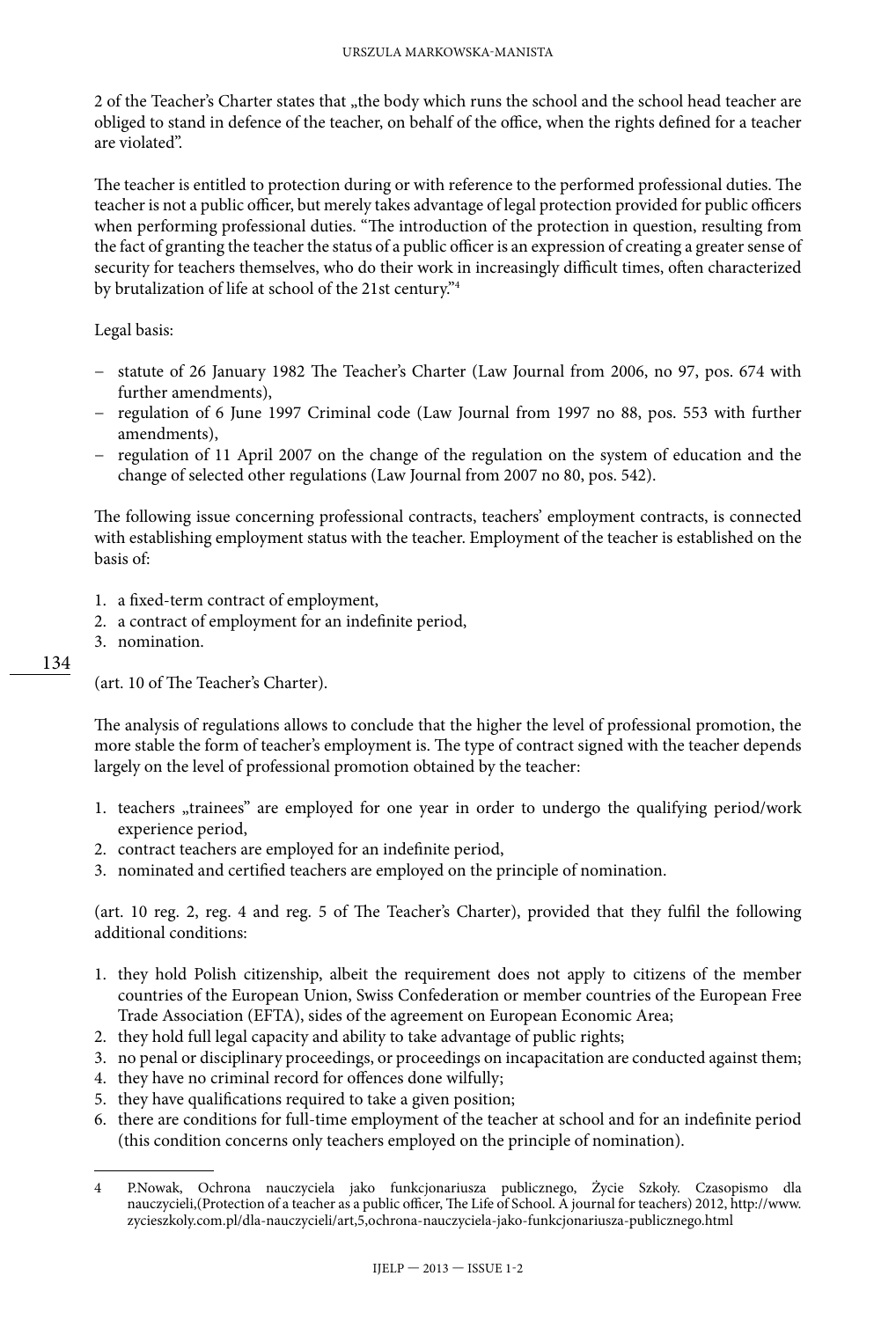(art. 10 reg. 5 the Teacher's Charter).

The basic form of employment for a nominated and certified teacher is nomination. The only prerequisite of such a form of employment is the possibility to offer the teacher full-time employment for an indefinite period. According to art. 10 reg. 6 of the Teacher's Charter if there are no conditions to offer a nominated or certified teacher full-time employment for an indefinite period, an employment contract can be signed with such a teacher for a fixed-period and part-time position, with the reservation of reg. 7, which means that the employment contract can be signed for a fixed-period of time if teaching organization requires so, or if the employment provides replacement for another teacher.

The notion of "nomination" exists in educational law in two meanings, which in practice generates a number of misunderstandings. For nomination is a level of professional promotion of a teacher and in this sense contributes mainly to financial profits, as the base salary of a teacher depends, among others, on the level of professional promotion. Nomination is also an alternative form of employment of a teacher. This form of employment is more advantageous than an employment contract as it involves greater stability of employment, moreover, it conditions the application of certain regulations of the Teacher's Charter which refer only to teachers employed on the principle of nomination.

The teacher can have a single employment contract with the same employer and within the same professional duties. The job position of a teacher defines the number of weekly hours of compulsory didactic, educational care activities (quota of teaching hours). The notion of a teacher's job position should be interpreted in accordance with art. 42 reg. 3 of the Teacher's Charter. If there are vacancies at school, employment of a new teacher should be the first decision. If this is impossible, one should consider allocating the working hours, as overtime hours, among teachers working in accordance with their qualifications. The second employment contract can be signed in case of a temporary replacement for another teacher, or when it is not possible to employ a new teacher for the position.

The employer and employee can sign an additional employment contract under the condition that its subject will be work of a different character than the one hitherto done. Such a contract cannot violate working time regulations. Signing an additional employment contract with a teacher who already is a holder of full-time employment cannot serve as avoidance of work regulations concerning the so called increased quota of teaching hours - art. 42 reg. 4a of the Teacher's Charter. In exceptional situations, e.g. in case it is not possible to guarantee full-time employment to a teacher on a given position, the teacher can combine activities of various quotas of teaching hours within one job position. A necessary condition for such a situation is for the teacher to have the required qualifications for all realized activities (e.g. mathematics and physics, biology and geography). It is possible to employ a new teacher as a replacement. The duration of a replacement contract is defined by the time of justified absence of another teacher (e.g. for the duration of a sick leave, maternity leave, or any other absence due to which a fixed-term employment contract is signed with a replacing teacher ). The moment the absent teacher is capable of commencing work, the replacement employment contract is automatically (legally) terminated.

In Poland, the competences to define weekly compulsory quota of working hours for teachers realizing their duties based on an employment contract performed in accordance to particular job positions with various quota of working hours, are within the authority of a body which runs the school, after obtaining an opinion from an institution providing pedagogical supervision. The competences of the body with management capabilities are performed respectively on a local level by: municipality council, country (poviat) council, voivodeship regional council.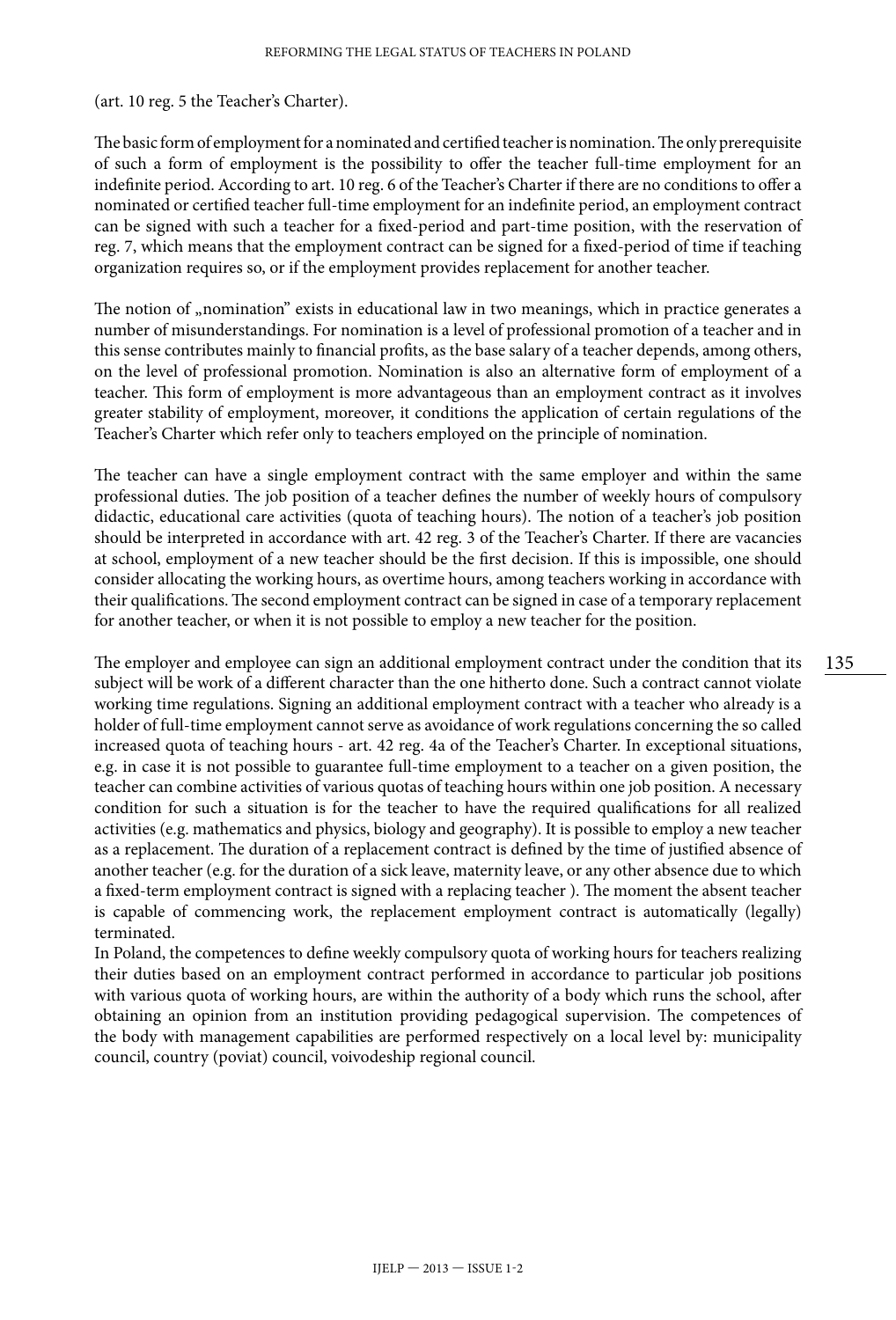## **IV. Who is the teacher's employer (state, local community, specific educational body)? Who pays the teacher's remuneration? (Please mention the legal norms and law).**

School is a multi-element (administrative, financial, pedagogical/educational and axiological) institution in the educational system . Teachers are employed by the head teacher of a particular educational institution, and the educational institution is financed by an organ which runs the school and which is a unit of a local self-government. According to the Labour Code the employment rules for teachers apply not only to teachers but also caretakers and pedagogical staff (e.g. library employees) employed in state institutions: preschools and schools, reformatories and youth shelters, adoption centres, educational care centres etc., as well as teachers training centres. In the light of the law the trainee teachers, that is persons without professional promotion level, are also teachers, provided that they are holders of at least part-time employment.

The consent of an organ which runs the school for additional employment, e.g. a teacher assistant, is required in all cases when it is not possible to place a student e.g. in an integrated school.

It is necessary to stress that the cost of employment of a teacher assistant is high as he/she is employed on the same basis as an ordinary teacher, i.e. based on the regulations of 26 January 1982 the Teacher's Charter (Law Journal from 2006 No 97, pos. 674 with amendments) and his/her salary is calculated according to general regulations. As a teacher assistant is a holder of a full-time employment, he/she works 20 hours a week.

According to the proposal of the Ministry of National Education, the units of a local self-government have to define in the new statute the allowances rate and the conditions of granting them, the conditions for calculating allowances for overtime hours and replacement hours as well as the rate and conditions for particular elements of salary, if they have not been defined in law regulations.

Employment rules of teachers in preschools, schools and institutions are defined in the statute of 26 January 1982 - the Teacher's Charter (Law Journal from 2006 No 97, pos. 674, with further amendments). According to art. 11 of the said act a school head teacher establishes employment status with a teacher accordingly to the teacher's competences and the level of promotional promotion. The employment contract is signed at school, and in the case of a separate organizational unit- in a school complex based on the employment contract or nomination.

In case of a person who has adequate qualifications and who starts work at school, employment is established based on an employment contract for a fixed period of time for one school year to complete the qualifying period/work experience period,which is necessary to obtain the level of a contract teacher. Employment with a contract teacher is established based on an employment contract for an indefinite period.

The school head teacher employs a teacher when the didactic- educational activities in a particular institution begin, i.e. usually on 1 September. Employing a teacher during the school year is acceptable in special situations:

- − the necessity resulting from teaching organization,
- − the necessity to replace an absent teacher.

These conditions are defined in the order of the Ministry of National Education and Sport of 18 April 2002 on the organization of the school year (Law Journal no 46, pos. 432 with amendments). However, this does not refer to public art schools, schools in reformatories and centres for adolescents.

Employing a teacher on the basis of a work contract is a rule only in state schools. Teachers employed by a head teacher in a state school are liable to the Teacher's Charter which assumes only an employment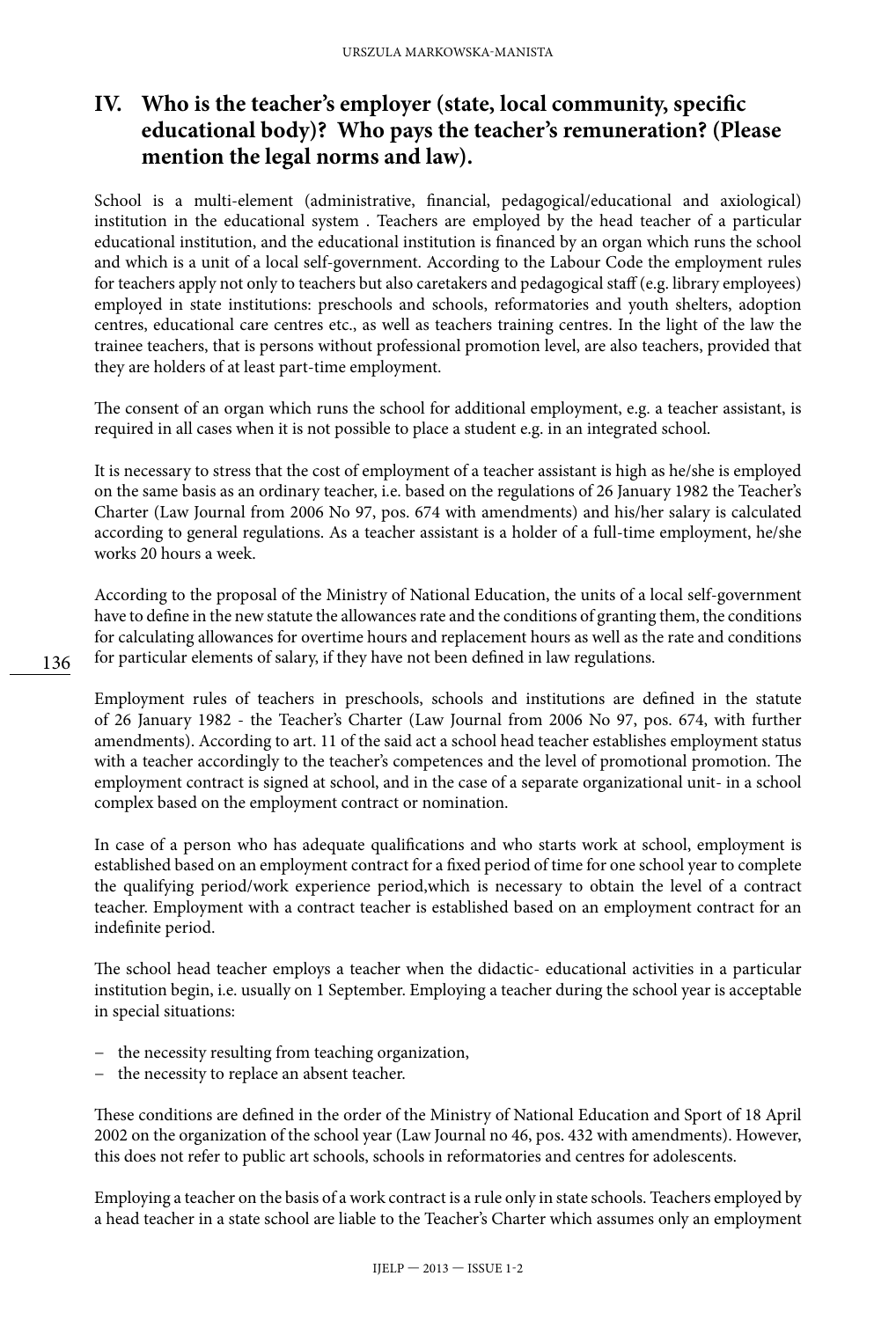contract or nomination. These requirements do not refer to private schools. Such schools, apart from work contracts, also accept civil contracts, e.g. a commission contract or a contract for a specific task. However, it is not allowed to replace an employment contract when elements of work contract are retained. Such a limitation results from art. 22 of the Labour Code. Thus, it is important for civil contracts not to include elements characteristic for work contracts and not to be performed for an employer, under his/her supervision as well as the time and place defined by the employer.

#### **V. How are teachers recruited?**

Recruitment process depends, first of all, on whether a given person fulfils the criteria to be employed on the position of a teacher. Detailed conditions which a candidate for the job of a teacher must fulfil are defined in art. 10 reg. 5 of the Teacher's Charter. The position of a teacher in Poland can be offered to a person who:

- 1. is a graduate of a higher education institution with proper pedagogical training, or a graduate of a teachers training centre and is accepting a position these qualifications are sufficient for;
- 2. follows moral code ;
- 3. fulfils health conditions necessary to perform professional duties (art. 9 reg. 1 of the Teacher's Charter).

Further conditions which must be fulfilled by a candidate for the position of a teacher at school or educational institution have been defined in art. 10 reg. 5 and reg. 8 of the Teacher's Charter:

- 1. the teacher is a Polish citizen, albeit the requirement does not apply to citizens of member countries of the EU, Swiss Confederation and member countries of the European Free Trade Association (EFTA), sides of the agreement on European Economic Area (the condition of employment on the principle of nomination),
- 2. the teacher holds full legal capacity and ability to take advantage of public rights,
- 3. no penal or disciplinary proceedings, or proceedings on incapacitation are conducted against the teacher,
- 4. the teacher has no criminal record for offences done wilfully,
- 5. the teacher has qualifications required to accept a given position,
- 6. there are conditions for full-time employment of the teacher at school and for an indefinite period (this condition applies only to teachers employed on the principle of nomination).

Recruitment of teachers is conducted by the school head teacher who, first of all, determines whether the candidate fulfils formal requirements. Additional qualifications and a predicted professional development plan may play a significant role in the recruitment process of teachers. A person taking part in the recruitment process (a candidate) for the position of a teacher should fulfil the conditions defined in art. 10 reg. 5 of the Teacher's Charter. However, there are situations in which the head teacher can employ a candidate who does not fulfil all the requirements. Each candidate taking part in the recruitment process for the position of a teacher has to hold full legal capacity and ability to take advantage of public rights. This means that a teacher cannot be a person under age, or a person with criminal record for offences done wilfully. Moreover, the rules of the recruitment process do not allow to employ a person against whom penal or disciplinary proceedings, or proceedings on incapacitation are being conducted. An essential condition that must be fulfilled by a candidate are the qualifications necessary to perform duties at a given position. These qualifications are defined in art. 9 of the Teacher's Charter and the order of the Minister of National Education on detailed qualifications required from teachers and defining schools and cases in which it is possible to employ teachers without a higher education degree or who have not graduated from teachers training centres. The regulations present in these documents also enumerate circumstances in which the head teacher can employ a person who is not a teacher, but who has qualifications and work experience in the profession that enables conducting certain educational activities. Employment of persons without pedagogical training most often takes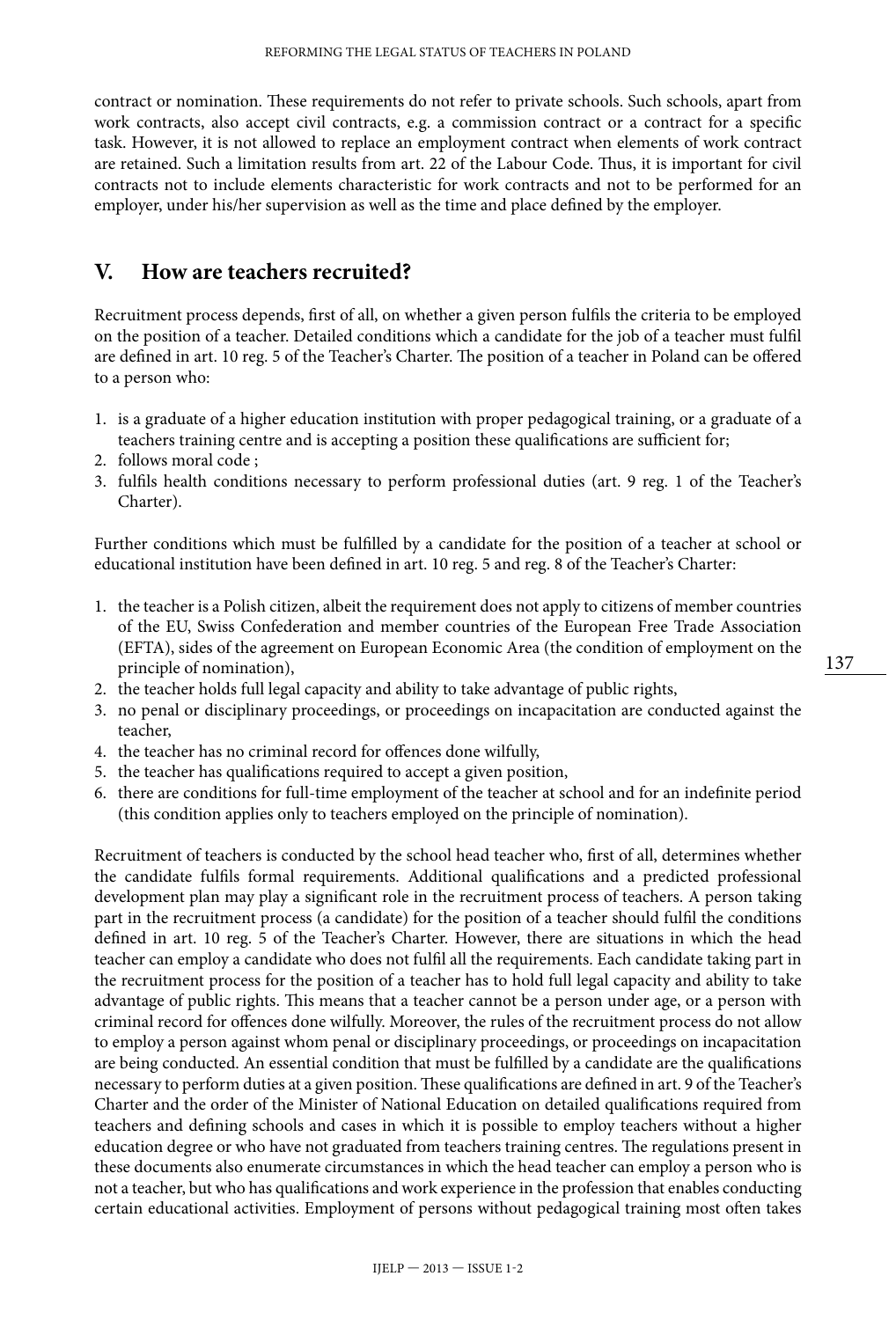place in vocational schools, when the head teacher does not have the possibility to employ a specialist with a teacher's qualifications.

Additional requirements for the position of a teacher oblige the head teacher, who would like to employ a nominated or certified teacher, to choose from among the candidates who are Polish citizens or hold citizenship of a member country of the EU or a member country of the European Free Trade Association, sides of the agreement on the European Economic Area as well as citizens of Iceland, Lichtenstein and Norway.

Recruitment of teachers aims at selecting the best candidates, thus the head teacher, apart from verifying formal requirements, should also pay attention to the candidate's experience and methods of work with students preferred by the pedagogue.

Legal basis: art. 9, 10 reg. 5 of the order of 26 January 1982. - the Teacher's Charter (text from the Law Journal from 2006 No 97, pos. 674 with amendments), art. 7 reg. 1 of the order of 7 September 1991 on the system of education (text from the Law Journal from 2004 No 256, pos. 2572), order of the Minister of National education of 12 March 2009 on detailed qualifications required from teachers and defining schools and cases in which it is possible to employ a teacher without a higher education degree or who are not graduates of teachers training centres (Law Journal No 50, pos. 400).

#### **VI. Is permanent appointment as a teacher possible? Under what conditions?**

A teacher can be employed for an indefinite period on the principle of nomination if he/she has obtained the level of a nominated teacher and if the organization sheet of the school states that it is possible to offer him/her part-time employment. The conditions to employ a teacher on full-time quota allow the teacher to apply for the transformation of the employment contract into the act of nomination. In such a case it is the head teacher's duty to determine whether the teacher fulfils the conditions for employment on the principle of nomination that were defined in art. 10 reg. 5 of the Teacher's Charter. Only after completing the procedure is the contract transformed and the employment conditions changed. Conversion of the contract usually takes place on the first day of the month after the month in which the teacher obtained the level of a nominated teacher. This applies to teachers who have been employed on the principle of an employment contract for an indefinite period yet have not obtained the required level of professional promotion. The school head teacher is obliged to issue a written confirmation of the act of nomination and the conversion of the employment contract. The contract of nomination is signed for an indefinite period.

In case of teachers who have obtained the required level of professional promotion and are holders of a full-time, but fixed-time employment, the change of contract is possible only after the employment contract is terminated.

#### **VII. What are the career possibilities of a teacher? (salary, promotion?)**

#### **(Please mention the legal norms and law).**

The career possibilities of a teacher are strictly connected with the levels of professional promotion and qualifications which the teacher obtains in the process of life-long learning. The higher the level of professional promotion, the higher the salary. The teacher's base salary, also the trainee teacher's salary, is supplemented with additional types of allowance: rural allowance amounting to 10% of the basic salary, for work in towns with population under 5 thousand; motivational allowance for the care over youth organizations or preparation of knowledge contest participants; pedagogical allowance,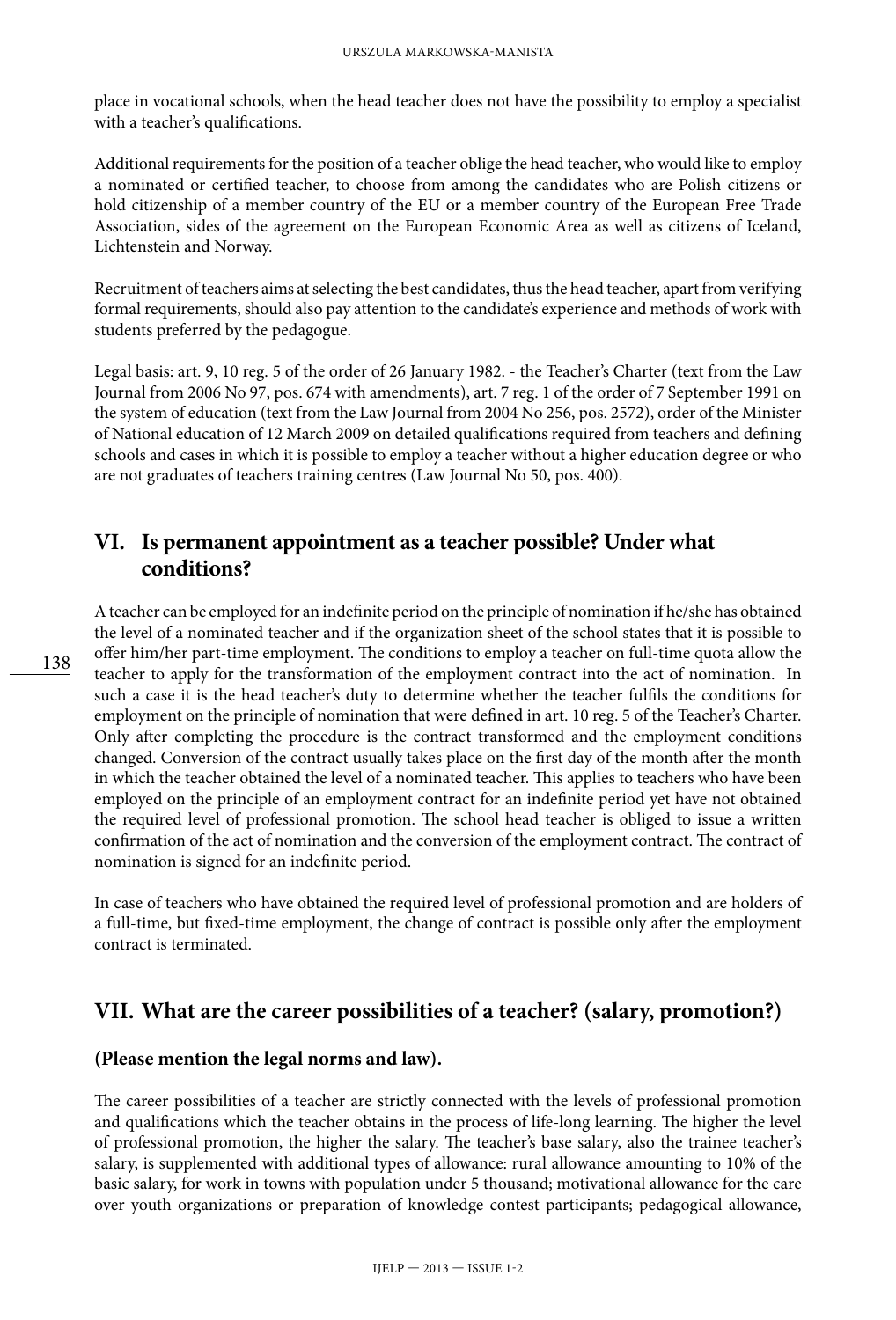for the care over a particular class of students. The teacher is also granted additional remuneration for replacement lessons.

The Teacher's Charter (Chapter 5 Work conditions and remuneration) in Art. 30.

- 1. states that the teacher's remuneration, with the exception of art 32, consists of:
	- 1. base salary;
	- 2. allowances: seniority, motivational and function allowances, as well as the allowance for working conditions;
	- 3. overtime remuneration and replacement hours remuneration;
	- 4. awards and other benefits resulting from employment, with the exception of school social benefits defined in art. 54.
- 2. Base salary depends on the level of professional promotion, qualifications and the number of compulsory activities, while the value of allowances accordingly to seniority, the quality of performed professional duties or additional activities, or the performed function as well as difficult or strenuous working conditions.
- 3. The average base salary for teachers amounts to:
	- 1. 100% for the trainee teacher,
	- 2. 111% for the contract teacher,
	- 3. 144% for the nominated teacher,
	- 4. 184% for the certified teacher,
	- 5. of the base amount defined for teachers annually in the budget regulations.

A teacher can also motion to be awarded the Title of an Honorary Professor of Education.5  *A teacher applying for the title of an Honorary Professor of Education must fulfil three conditions*:

- a. he/she is required to have at least 20 years experience on the position of a teacher,
- b. including at least 10 years experience as a certified teacher,
- c. he/she is required to have substantial and recognized professional achievements (the procedures listed above have been in operation since 1 October 2012)**.**

The title is awarded on the motion of the Chapter of Professors of Education, by a minister adequate for the issues of education. Such a teacher is also required to have substantial and recognized professional achievements. Motions are filed to the chapter by an organ which conducts pedagogical supervision (The Teacher's Charter, art. 9, reg. 1,2).

#### **According to the regulations of the Chapter the title of an honorary professor ought to be awarded to the best of Polish teachers and should not be treated as a level of professional promotion of a teacher.**

Legal basis:

- 1. Art. 9 of the regulation 26 January 1982 The Teacher's Charter (uniform content in the Law Journal from 2006 No 97, pos. 674 with further amendments)
- 2. Order of the Ministry of National Education of 4 September 2008 on the Chapter of Professors of Education (Law Journal. No 163 pos. 1017)

<sup>5</sup> Professor of Education is an honorary title grantedto teachers of elementary, lower secondary and upper secondary schools (general upper secondary, technical secondary and vocational schools)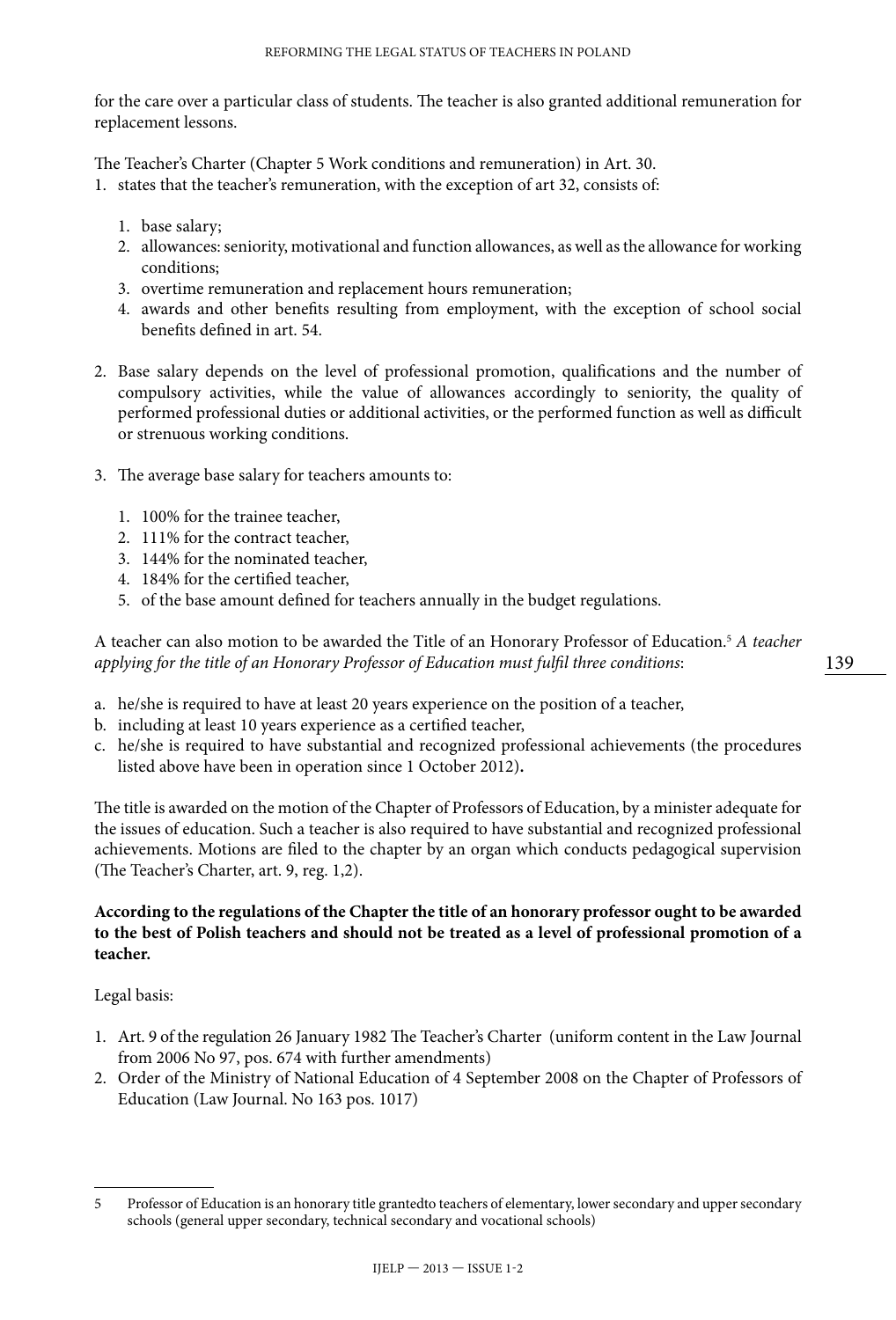## **VIII. Can teachers be transferred to another school (voluntarily, involuntarily?). Under what conditions? (Please mention the legal norms and law).**

Teachers employed on the basis of the Teacher's Charter can be transferred to another school, or to a different position in the same or another school, based on their current employment contract. However, regulations of the Teacher's Charter do not define this problem precisely.

The statute of the 26 January 1982 the Teacher's Charter (Law Journal from 2003 no 118, pos. 1112 with amendments) in art. 18 and 19 assumes the possibility of a new form of employment duties of nominated and certified teachers in the form of transfer. This is a peculiar form of transfer which does not require previous termination of an employment contract. These changes can come into effect on a teacher's request or following office regulations, but with a teacher's consent, and can concern transfer to another or different position at the same or different school in the same or different town (art. 18 of the Teacher's Charter). The teacher's transfer can be executed by the head teacher of the school to which the teacher is to be transferred, after obtaining an opinion of the organ which manages the school, and with the consent of the head teacher of the school in which the teacher is employed. In such a case the employment contract is not terminated, merely the employer / the head teacher is changed. This is also why in such cases the teacher does not receive a work certificate. However, the new educational institution receives full documentation, that is the personal files of the teacher.

The teacher who is transferred according to office regulations, and with his/her consent, to another town, receives: a flat adequate for his family status as well as a job position for the spouse if the spouse is a teacher, as well as compensation for the expenses connected with the transfer, according to the regulations defined for civil servants.

The teacher who changes the place of residence due to transfer is exempt from professional duties for a suitable period of time, not longer than 7 days. The mode of transfer of a religion teacher employed on the principle of nomination has been defined separately. It is dependent on issuing a referral to a given teacher (they can be both clergymen: priests, nuns, or secular persons) by proper authorities. In such a case the organ authorized to transfer the teacher is the head teacher of the school to which the teacher has received the referral, in agreement with the head teacher of the school in which the teacher is employed. The transfer also requires submission of a notice to the organs which run the schools.

Transferring a teacher to another institution is not tantamount to termination of his/her previous employment status. Thus, in such a situation, the teacher is not entitled to redundancy payment which is predicted for teachers being made redundant, even if the reason for the transfer is closure of a school where he/she was hitherto employed.

After the transfer the teacher has the same status of employment with the new employer, albeit the conditions of employment may change. The transfer results in continuity of employment, despite the change of the employer.

The organ which runs the school can also transfer the teacher employed on the principle of nomination to another institution without his/her consent. This takes place if it is necessary to provide the school with personnel on the position of a teacher with qualifications required for the curriculum demands of the school (art. 19 of the Teacher's Charter). This type of transfer cannot last more than 3 years and the teacher preserves the right to return to the previous position. The teacher has a right to return to home school, however, he/she does not need to do it, which in practice means that the teacher transferred in this mode has a single employment status, and on the transfer to another school the hitherto employment is terminated. After the period of "transfer" (lasting not longer than 3 years) the teacher can demand to be re-employed at the school where he previously worked, however he/she has a right to continue working at the school to which he/she has been transferred. In case the teacher is refused re-employment in the previous institution, he/she can appeal to the Labour Code and demand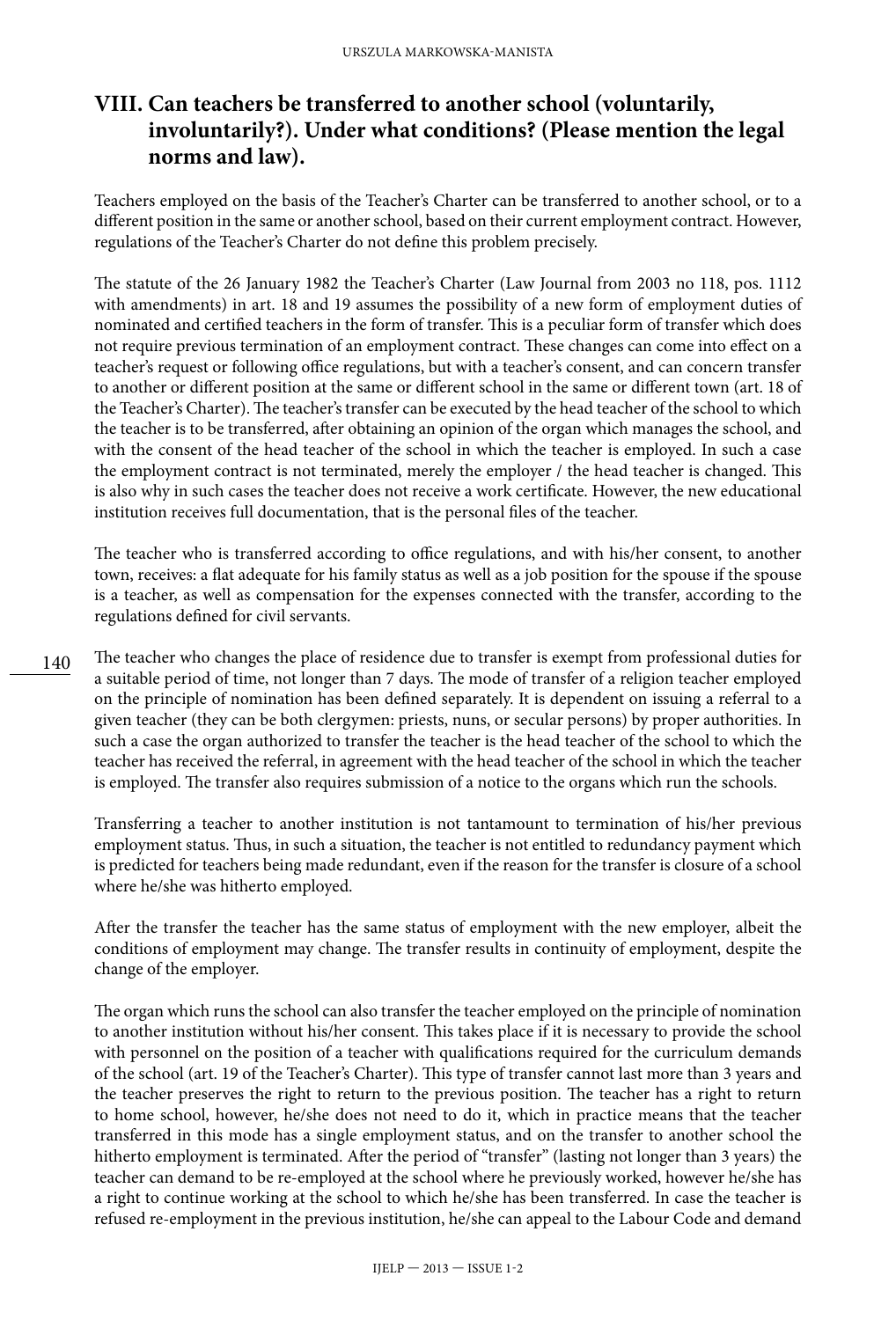to be employed within 14 days since receiving the notice on the refusal to be accepted to the position. (art. 264 § 3 the Labour Code).

According to art. 19 of the Teacher's Charter the teacher who has been transferred to another school, in another town is entitled to: four- day work week, allowance for difficult working conditions in the amount of 20% of base salary, accommodation in the place of temporary employment, exemption from professional duties for an adequate period of time, not longer than 7 days.

#### **IX. Is a part-time teaching job feasible? Under what conditions? (Please mention the legal norms and law).**

It is possible to limit the quota of hours for a teacher only to a part-time (more precisely- half-time) job. (art. 22 reg. 2 of the Teacher's Charter). According to the Teacher's Charter limiting the quota of hours for a teacher employed on the principle of nomination to the number of working hours not lower than half of the compulsory quota, and proportional reduction of salary, is executed with the teacher's consent for reasons discussed in art. 20 reg. 1 of the Teacher's Charter, if it is not possible to employ a teacher full-time and if there are no conditions to complete the weekly compulsory quota of didactic, educational or care hours in another school. If a teacher employed on the principle of nomination does not agree for the quota of working hours to be limited and for the proportional reduction of salary, the head teacher terminates employment with the teacher, or, on the teacher's motion, he/she becomes an inactive employee.

Due to the regulation mentioned above the head teacher is unable to limit employment of the teacher employed on the principle of nomination to the quota of hours lower than half of the compulsory working hours. In case it is not possible to guarantee this number of hours, the head teacher terminates employment with the teacher established on the principle of nomination according to art. 20 reg. 1 p 2 of the Teacher's Charter at the end of the school year with a three month notice period. The Teacher's Charter does not include regulations enabling the transformation of employment on the principle of nomination into an employment contract.

It is necessary to stress that despite the application of limitation in employment, the form of a teacher's employment does not change. The limitation in employment is introduced for one school year. If the schedule of work organization for the following year still does not enable full-time employment, it is necessary to re-limit the working hours to less than half of the compulsory quota or terminate the employment contract with the teacher.

If, after the termination of employment on the principle of nomination, there are conditions to employ a teacher with the number of working hours lower than half of the compulsory quota the head teacher can employ the teacher on the principle of an employment contract. The Teacher's Charter does not include regulations enabling the transformation of employment on the principle of nomination into an employment contract.

Part-time employment of a teacher is applied in the case of a teacher who has terminated employment and obtained retirement rights. He/she can later be employed and will not lose retirement benefits for this reason (art. 88 reg. 1 of the Teacher's Charter). There are no legal obstacles for the teacher to be re-employed at school and there is no need for a strictly defined employment gap. The pension system does not prohibit employment after obtaining pension benefits, even with the same employer.

When employing a teacher-pensioner it is necessary to remember that the same employment contract regulations operate as in the case of all other teachers. There are also the same requirements from the candidate for the position. A teacher-pensioner already has a definite level of professional promotion, which must be taken into account when employing such a teacher. If there are conditions at school to provide full-time employment for a fixed-period, nomination will have to be the basis for employment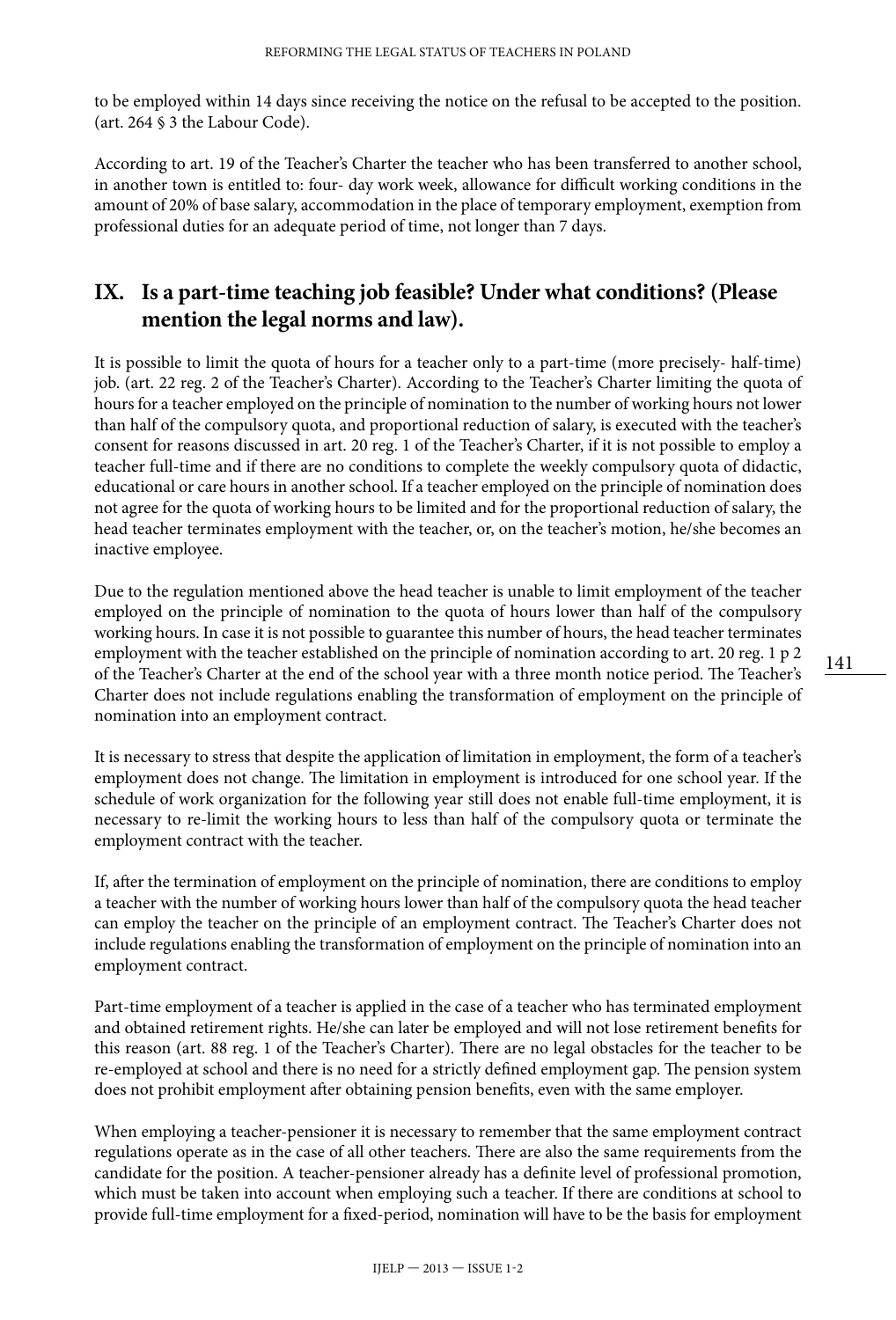(as it is difficult to assume that a teacher-pensioner has not obtained the level of a contract or certified teacher).

Legal basis:

- − art. 20 reg. 1 p 2, art. 22 reg. 1 and 2 of the act of 26 January 1982 the Teacher's Charter (Law Journal from 2006 No 97 pos. 674 with amendments),
- − art. 38 § 1 of the act of 26 June 1974 the Labour code (Law Journal from 1998 No 21, pos. 94 with amendments).

## **X. Can a teaching job be combined with other paid activities (e.g. as a self-employed person)? Under what conditions? (Please mention the legal norms and law)**

It is possible to follow the profession of a teacher and undertake other paid jobs under the condition that the other activities are not in conflict with the teacher's work.

Art. 6. (Chapter 2 Teachers' responsibilities) indicates that: "The teacher is obliged to:

- 1. dutifully realize tasks connected with the position and the basic functions of school: didactic, educational and care, including tasks connected with ensuring students' safety during activities organized by the school;
- 2. support all students in their development;
- 3. pursue one's own personal development;
- 4. teach and educate the youth in the atmosphere of love for Motherland, respect for the Constitution of the Republic of Poland, in the atmosphere of freedom of conscience and respect for all human beings;
- 5. nurse the students' moral and civic attitudes in accordance with the idea of democracy, peace and friendship between people of different races, nations and viewpoints".

During a holiday leave teachers receive salary, but they are allowed to be employed. e.g. as caretakers for students or on summer and winter camps. They are not allowed to do so if they are taking advantage of a health leave.

## **XI. Do teachers receive in-service training? (Please mention the legal norms and law)**

In-service teacher training is an indispensable element of teachers' professional development. Most often it is identified with purposeful, planned and constant process of lifelong education. It consists in increasing and modifying professional competences and qualifications of a teacher, comprehensive personality development organized and realized by specialized institutions, as well as in the process of self-education and self-improvement. In-service teacher training is usually done as: 1. self-education, 2. in-school teacher training and 3. institutional training realized outside school.

1. Self-improvement activities imply individual pursuit of knowledge and skills, in the form of reading professional literature, using professional Internet sites, watching selected television programs, exhibitions, experience and knowledge exchange during business and private meetings and conversations, cooperation with universities, organizations and associations connected with education, the subject taught etc.

142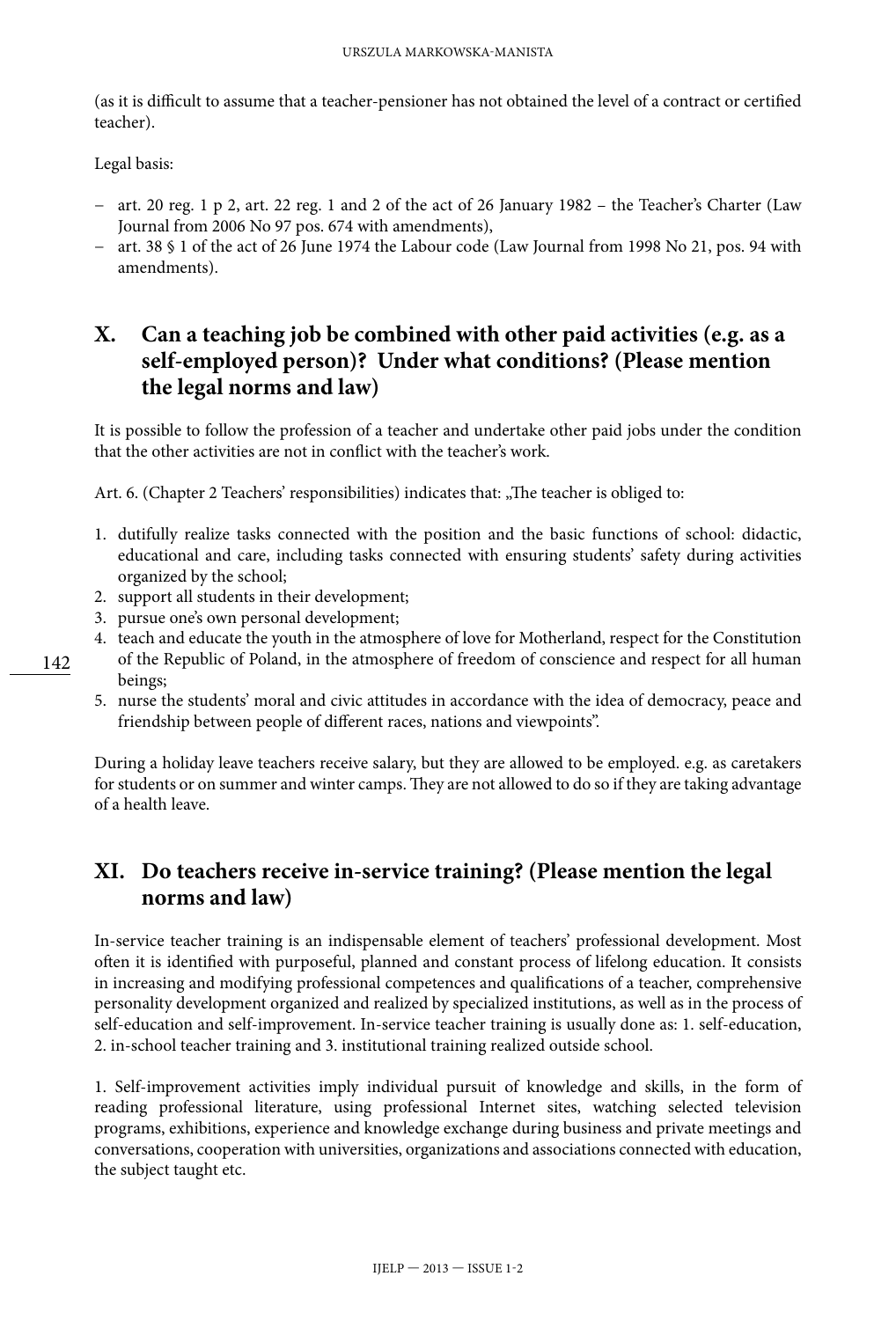2. In-school teacher training realized at school is an open form (it assumes both inside school cooperation and cooperation with outside school subjects) and integrates teaching (pedagogical) community of the school around collectively prepared concepts (educational and teaching), aims and tasks of the school. In order to realize the in-school teacher training aims task teams are formed, leaders of subject teams as well as the leader/coordinator of training are selected. Within in-school training teachers can take advantage of aid from experts and outside educators.

3.Institutional forms of teacher education refer to institutions providing the following forms of activities: post-graduate studies, qualifying courses, training on particular topics, workshops, seminars, training for various subjects of widely understood education. Some of the training forms mentioned above result in gaining new qualifications and entitlements, e.g. to teach a new subject, etc. Teachers usually take advantage of the offer of: Centres for Education Development, Teacher Training Centres as well as non-government organizations and national and international institutions (among others, training within EU projects).

The school head teacher is responsible for increasing the competences of the team and it is the head teacher who organizes and monitors the in-service teacher training. The head teacher is limited in the organization of in-service training by regulations of education law and the economizing policy of local self-governments. In November 2012 amendments came into force in the order on teacher training centres. The Ministry of National Education order, which amends the order on teacher training centres, introduced new regulations which support the process of modernization of the system of in-service teacher training. The new solutions assume support in the creation of a network of cooperation between teachers from different schools, aim at increasing competences by experience exchange, analysis of good practices and self-education. The order introduced a unification of compulsory tasks of public in-service teacher training institutions, run by self-government organs, by indicating the scope of the training. Public in-service training institutions have to support the school head teacher and teachers in the realization of requirements resulting from the regulation on pedagogical supervision, realization of core curriculum, diagnosing students' needs, preparation to the analysis of results and conclusions of pedagogical supervision, diagnosing the needs of the school and in management of the school. In-service teachers training centres are to support professional development of the teacher by the organization and management of the network of cooperation, which assumes meetings with experts, demonstration lessons or discussions on good practices of teachers and head teachers from various schools. The scope of the provided support results from individual analysis of the institution and answers its particular needs, defined in the analysis. Thanks to that the teacher's professional development, which is his/ her duty according to the Teacher's Charter, is to become more adjusted to realistic needs. The order amending the order on in-service training centres aims at improving the conditions in which teachers' and head teacher's professional development takes place.

Legal basis:

The Minister of National Education Order of 31 October 2012 amending the order on in-service teacher training centres (Law Journal from 2012 Pos. 1196).

The legals basis for the organization of in-service teachers training has been included in the ministerial order of 19 November 2009 on in-service teachers training centres (Law Journal No 200, pos. 1537).

\*Only in 2016 will the: § 11 reg. 1 p. 2, § 16 reg. 1 p. 1 and 2 as well as § 22 reg. 3 p. 4 of the Order of the Minister of National Education and Sport of 19 November 2009 on teachers training centres (Law Journal No 200, pos. 1537 with further amendments), which concern the in-service teachers training, come into life.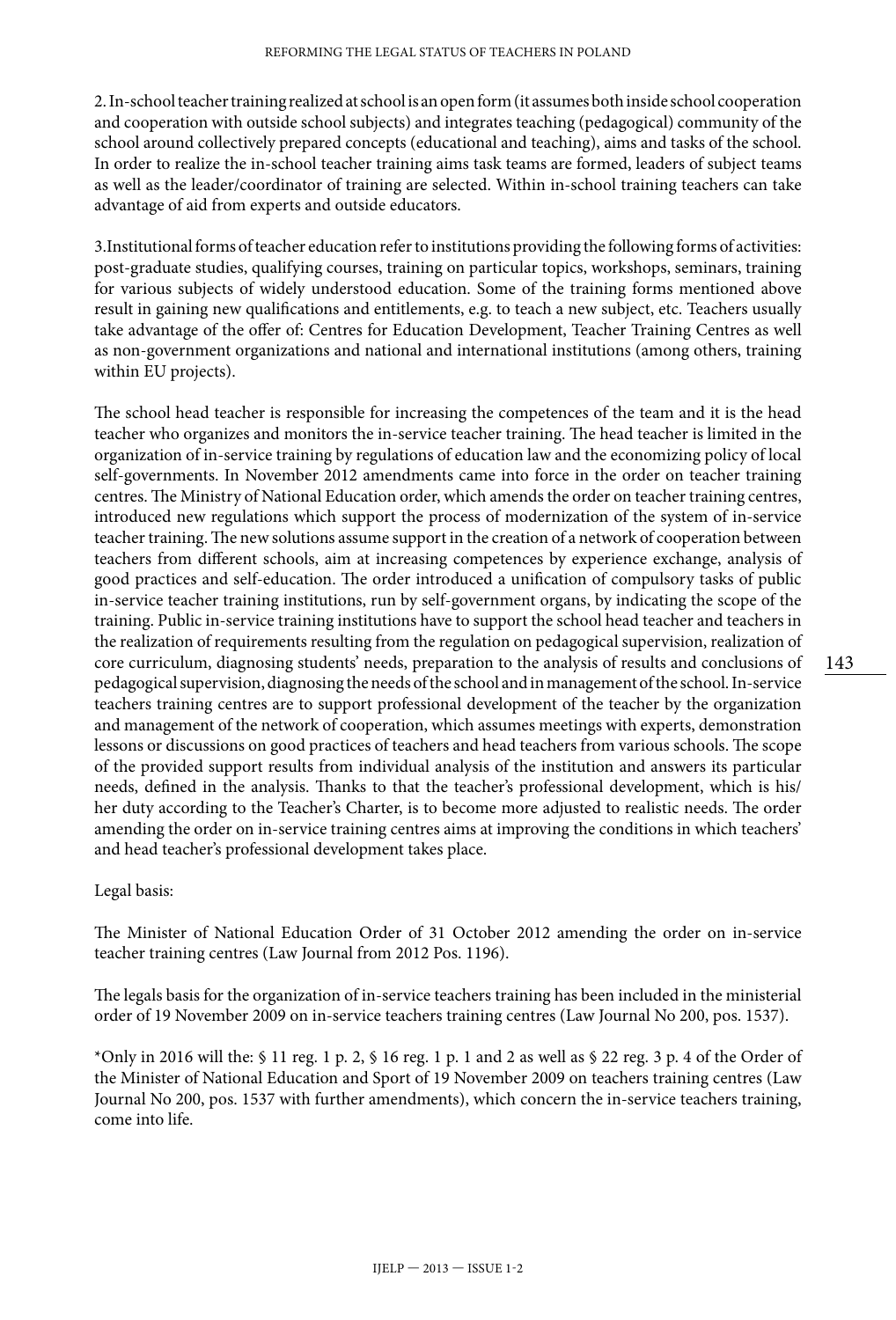## **XII. Is a leave of absence possible? For what reasons (sabbatical, vacation, educational leave, leave for social reasons, medical reasons,...)? (Please mention the legal norms and law).**

A teacher employed during a school year is not entitled to a holiday leave for the whole period of holidays, but for the period proportional to the length of employment period, in other words it is not necessary to employ a teacher during the holidays in order to take advantage of the due holiday leave.

The teacher employed for less than 10 months at school where work organization assumes school holidays is entitled to a holiday leave for a period of time proportional to the period of time in which the teacher was due to conduct lessons (art. 64 reg. 5 of the Teacher's Charter).

Currently regulations limit the period of teachers' holiday leave to summer and winter holidays, however, they allow to oblige the teacher to work in these periods for up to 7 days. This solution raises doubts whether during these 7 days the teacher is taking advantage of a holiday leave and should perform only particular duties defined for this period, or whether these are ordinary work days and teachers should be e.g. available for students' parents. What is more, there are no regulations which would enable to return the holiday leave to teachers who, e.g. due to student recruitment process at school, worked during the holidays more than 7 days.

One of the reasons for receiving the consent for a longer leave is convalescence. Convalescence leave is provided only to teachers who are employed full-time for an indefinite period. Teachers with part-time employment or replacement employment cannot apply for such a leave.

Convalescence leave can be granted by the head teacher to a teacher who works the quota of hours appropriate for the character of work, i.e.:

- 144
- − 18 hours a week in the case of primary, lower secondary and comprehensive upper secondary school teachers,
- − 30 hours a week in the case of teachers librarians,
- − 25 hours a week in the case of preschool teachers working with children under the age of 6,
- − 22 hours a week in the case of teachers of preschools and preschools institutions working with 6-year-old children,
- − 20 hours a week in the case of employees of learning disabilities centres.

The leave can be applied for by teachers with at least 7 years experience. The length of the leave cannot exceed 1 year. In case of teachers who reach retirement age within the given year, the convalescence leave can be granted for the period until the month preceding the month in which the teacher obtains the right to retirement (art. 73 reg. 1 and 2 the Teacher's Charter).

Another possibility concerns a paid training leave. Depending on whether the employee raises qualifications on his own initiative or does it on the referral of the school head teacher, he/she has different entitlements. According to art. 68 of the Teacher's Charter teachers with full-time employment are entitled to a paid training leave. This right is provided to teachers working at schools and preschools as well as other institutions defined in art. 1 of the Teacher's Charter, among others in learning disabilities centres. According to the Ministry of National Education order on detailed regulations of granting teachers leaves for further training, for academic, artistic and educational purposes and for other important reasons as well as exemptions and benefits connected with this training, as well as organs authorised to grant them, the training leave can be granted to teachers who:

- 1. study at a university;
- 2. study at teachers training centres.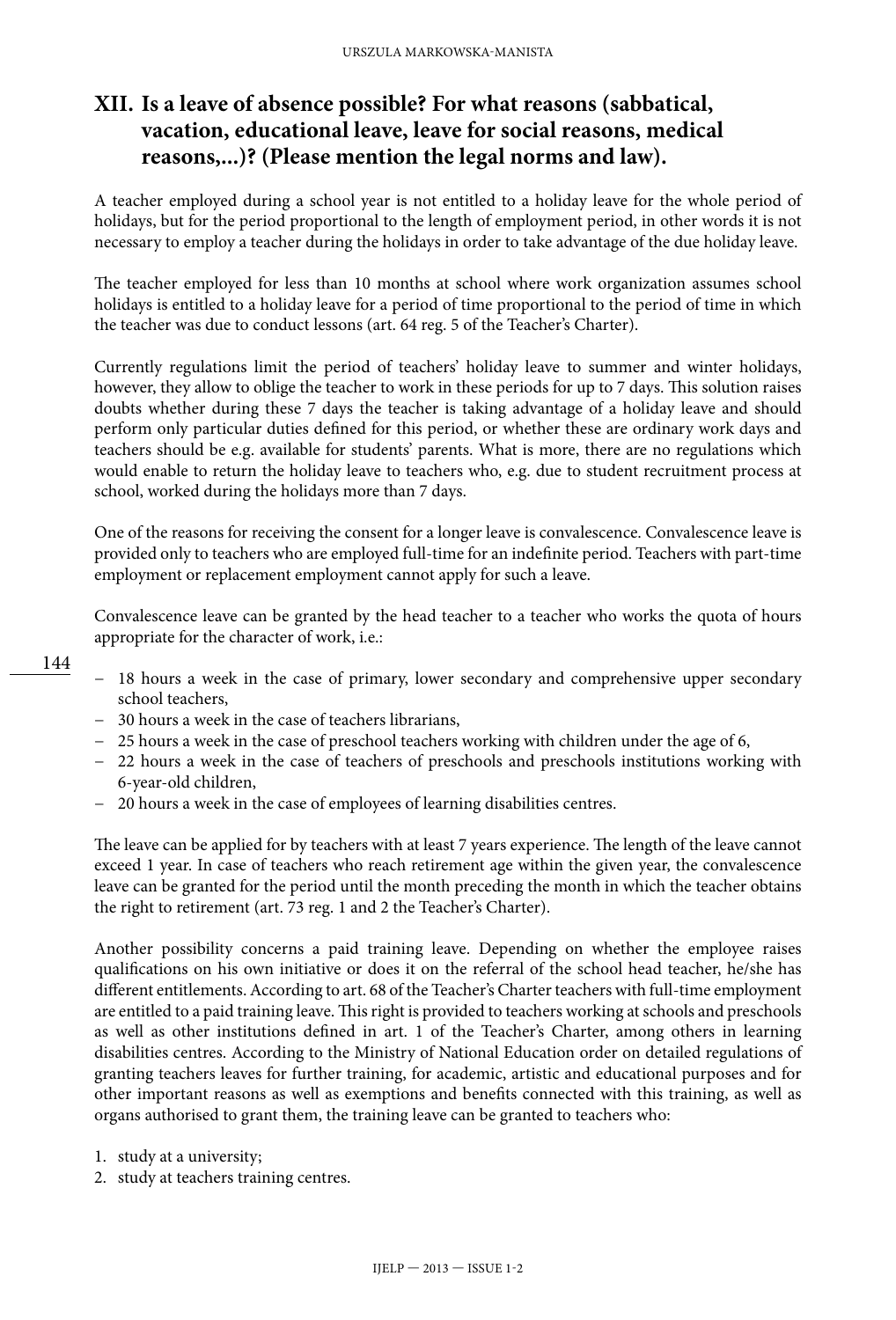However, not in all cases the teachers who study at a university can apply for a training leave. The head teacher's referral for further training is a crucial factor. If the teacher is not raising professional qualifications on the employer's initiative or with his/her consent, the teacher is entitled only to:

- − exemption from the whole or part of work day without the right for remuneration,
- − an unpaid leave,
- − in the scope defined in the agreement between the employer and employee.

Legal basis:

- − Regulation of 26 January 1982 the Teacher's Charter (Law Journal from 2006 No 97, pos. 674).
- − Further amendments are planned to the Teacher's Charter. They are to concern, among others, defining the length of holiday leave for teachers, criteria of granting the teachers convalescence leaves as well as the method of accounting for the means spent by self-governments on teachers' salaries.
- − The Ministry of National Education Order as well as the Ministry of Labour and Social Policy of 12 October 1993 on the principles and conditions of raising professional qualifications and general education of adults (Law Journal No 103, pos. 472).
- − The Ministry of National Education Order of 19 December 2000 on detailed principles of granting teachers leaves for further training, for academic, artistic and educational purposes and for other important reasons as well as exemptions and benefits connected with this training, as well as organs authorised to grant them (Law Journal. No 1, pos. 5). Art. 1031 - 1036 of the Labour Code.

#### **XIII. Is there a specific liability for teachers? (Please mention the legal norms and law)**

A teacher is a public officer, which is defined in the following regulations:

- − art. 63 reg. 1 of the Teacher's Charter states that a teacher, during or with regard to professional duties, takes advantage of protection provided for public officers according to regulations defined in the act of 6 June1997.
- − The Criminal Code art. 115 § 13 p 3 of the Criminal Code states that a public officer is:
	- − a person ruling in disciplinary organs functioning on the basis of legal acts, e.g. a disciplinary spokesman,
	- − a head teacher as a teacher also takes advantage of protection discussed in art 63 reg. 1 of the Teacher's Charter.
- − art. 115 § 13 p. 4 of the Criminal Code states that a public officer is a civil servant, a person working for another state agency or local self-government, unless he or she performs only service functions, and any other person within the area in which he/ she is entitled to issue administrative decisions (e.g. a school head teacher issuing administrative decisions on school and education duty, on excluding a person from the list of students).

The types of liability of a teacher include: employee responsibility (in respect of order and material liability $\epsilon$ ), penal liability $^7$ , liability for an offence.

Civil liability (regulation of 23 April 1964 – Civil Code (Law Journal 1964, No 16, pos. 93 with further amendments) is contractual liability (arising from non-fulfilment of an obligation and/or improperly fulfilled obligation ) as well as tortious liability (in connection with inflicting damage, civil offence).

<sup>6</sup> Material employee liability on general principles (basic) art. 114 -122 of Labour Code, employee liability for entrusted property (qualified) art. 124-127 of Labour Code

<sup>7</sup> Regulation of 6 June 1998 – Criminal Code (Law Journal 1997. ,No 88, pos. 553 with further amendments)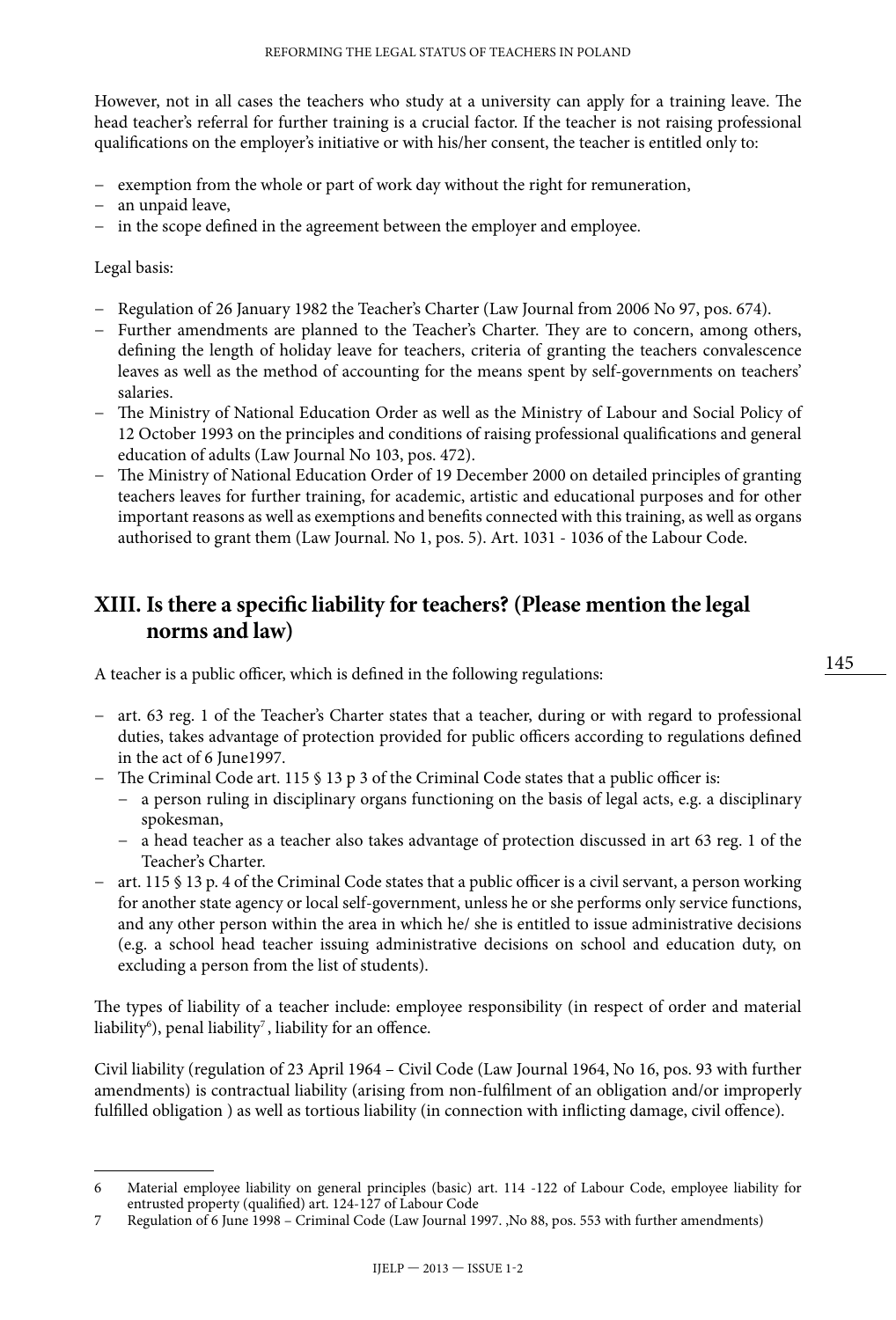Legal liability has a personal character and it cannot be "transferred" to the organ which runs the school.

Art. 75. 1. indicates that nominated and certified teachers are liable to disciplinary responsibility for offending the dignity of a teacher's job or negligence of duties discussed in art 6.

Contract teachers and trainee teachers are liable only to responsibility in respect of order based on the regulations of the Labour Code (on the same principles as other school employees).

Legal basis:

146

- − In order to ensure the protection for teachers provided for public officers, regulations of the statute of 26 January 1982 - the Teacher's Charter are in use (Law Journal from 2006 No 97, pos. 674 with further amendments):
- − Art. 12. 1. states that teachers employed on the principle of nomination are not liable to official subordination defined in other legal acts for nominated state officers. /.../
- − Art. 63. indicates that with regard to professional duties the teacher takes advantage of the right for protection provided for state officials. The organ which runs the school is legally obliged to protect the teacher when his/her rights have been violated.
- − Regulation of 2 January 1982 the Teacher's Charter (Law Journal from 2006 . No 97, pos. 674 with further amendments).
- − Regulation of 7 September 1991 on the system of education ( Law Journal 2004 No 256, pos. 2572, with further amendments).
- − Civil Action Code of 17 November 1964 (Law Journal from 1st December 1964 No 43 pos. 296 with further amendments).
- − More: E. Walkiwewicz, Odpowiedzialność prawna pracowników szkoły za zapewnianie bezpieczeństwa uczniów (Legal responsibility of school employees for providing safety to students), ORE (Centre for Education Development):

http://dko.womczest.edu.pl/pliki/20130319/agresja\_i\_przemoc\_poradnik\_odpowiedzialnosc\_ prawna\_pracownikow\_szkoly.pdf

## **XIV. What is the disciplinary status of teachers? Is there a specific teacher's ethics? What are the disciplinary sanctions?(Please mention the legal norms and law)**

Teachers' disciplinary liability is divided into the following types:

- − responsibility in respect of order resulting from art. 75 reg. 2 of the Teacher's Charter (Law Journal from 2006 r. no 97 pos. 674 with further amendments)<sup>8</sup> and the Labour Code (Law Journal from 1998 No 21 pos. 94 with amendments),
- − "specific type of liability" the so called disciplinary liability.

In accordance to art 6 of the Teacher's Charter (Teacher's Responsibilities) the teacher is obliged to:

- 1. dutifully realize duties connected with the job position and basic functions of school: didactic, upbringing and care, including tasks connected with providing the students with safety during activities organized by the school;
- 2. support every student in his/her development;

<sup>8</sup> From 2006. No 170 pos. 1218, No 220 pos. 1600; from 2007 No 17 pos. 95, No 80 pos. 542, Nr 102 pos. 689, No 158 pos. 1103, Nr 176 pos. 1238, No 191 pos. 1369, No 247 pos. 1821; from 2008 No 145 pos. 917, No 227 pos. 1505; from 2009. No 1 pos. 1, No 56 pos. 458, No 67 pos. 572, No 97 pos. 800.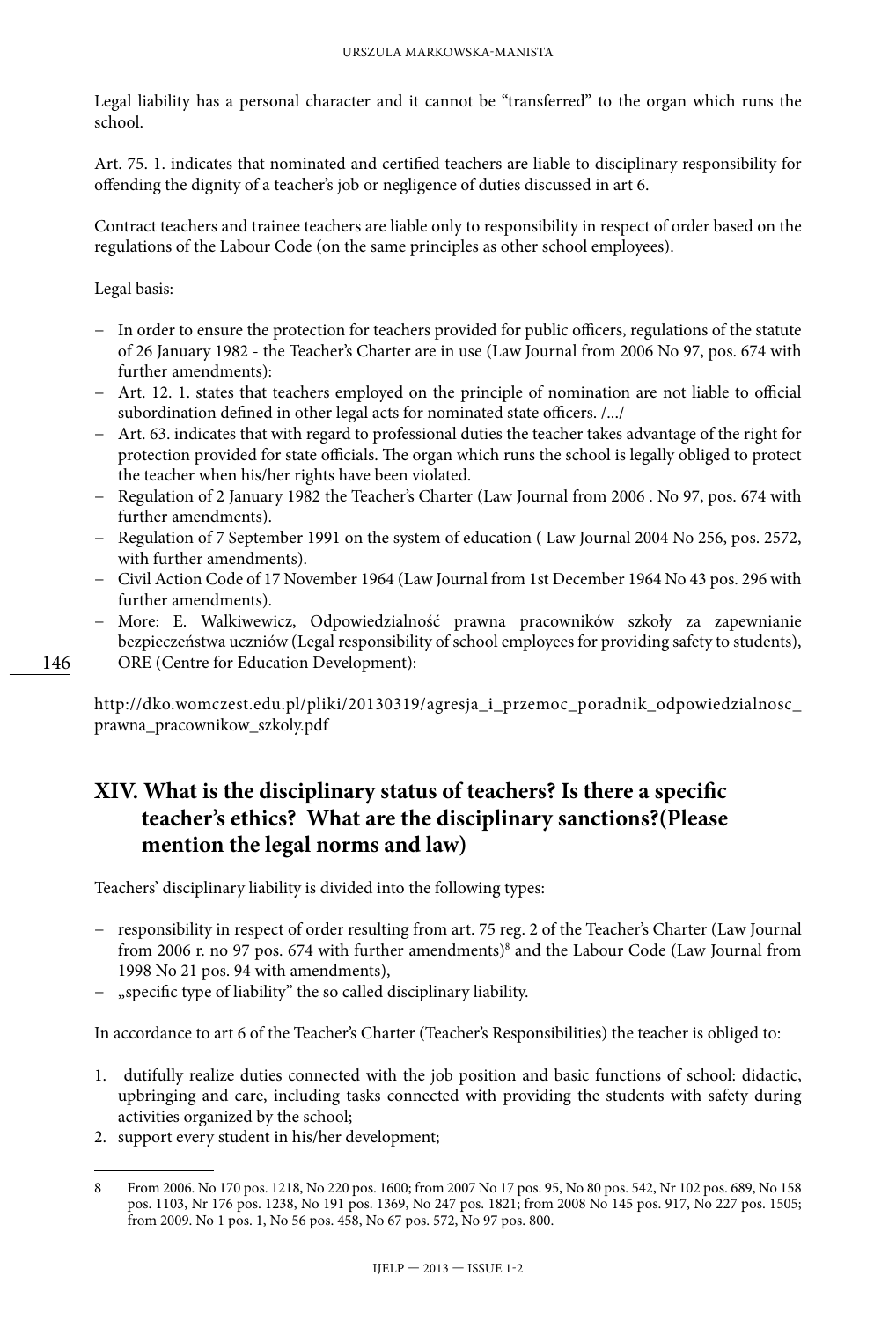- 3. pursue one's own personal development;
- 4. teach and educate youth in the spirit of love for Motherland, respect for the Constitution of the Republic of Poland, in the atmosphere of freedom of conscience and respect for all human beings;
- 5. foster students' moral and civic attitudes in accordance with the ideas of democracy , peace an friendship between people of different races and viewpoints.

Responsibility in respect of order

Established organization and order in the work process:

- − the regulations of pedagogical board activities,
- − the school statute,
- − the head teacher's regulations issued based on the operating law,
- − the Labour Code,
- − discipline at work (e.g. duty during school breaks, punctual beginning and finishing of educational activities, care during events and school celebrations),
- instructions on organization of tests and exams.

Safety, work hygiene and fire prevention regulations

− classroom regulations, chemical substances security, using electric equipment etc.

Confirmation of arrival and presence at work and justification of absence at work

according to work regulations.

From 2 August 2009 disciplinary liability is binding for all teachers, educators and other pedagogical staff employed in preschools, schools and other institutions listed in art. 1 reg. 1 of the Teacher's Charter, (until 23 August 2009. only those teachers who at the moment of committing an act were nominated or certified teachers).

#### Legal basis:

- − Art. 81 of the regulation of 26 January 1982 the Teacher's Charter (Law Journal from 2006 no 97, pos. 674 with amendments),
- − the Ruling of the Supreme Court of 11 May 2001, III SZ 2/00 (Supreme Court ruling 2001/17/545).
- − Art. 108 of the Labour Code,
- − Regulation of 22 January 1998 on disciplinary commissions for teachers and disciplinary procedure (Law Journal no 15, pos. 64).

Laws regulating cases of disciplinary liability:

- 1. Chapter 10 "Disciplinary responsibility" of the Teacher's Charter;
- 2. Regulation of the Minister of National Education of 22 January 1998 on disciplinary commissions for teachers and disciplinary procedures (Law Journal No 15, po. 64).

The job of a teacher is not listed among liberal professions, teachers are not associated in professional self-governments. Their way of performing work duties and the principles of professional ethics, though in a very general way, as well as the principles of professional responsibility, are defined in the statute of the Teacher's Charter. The basic duties of a teacher have been defined in article 6 of the Teacher's Charter. In spite of their general character they are the basis for evaluation of the teacher's work, and their violation can result in disciplinary, or professional responsibility. According to art. 6a of the Teacher's Charter the work of a teacher, including the methods of work, are subject to evaluation either on the teacher's motion or the motion of other organs.

147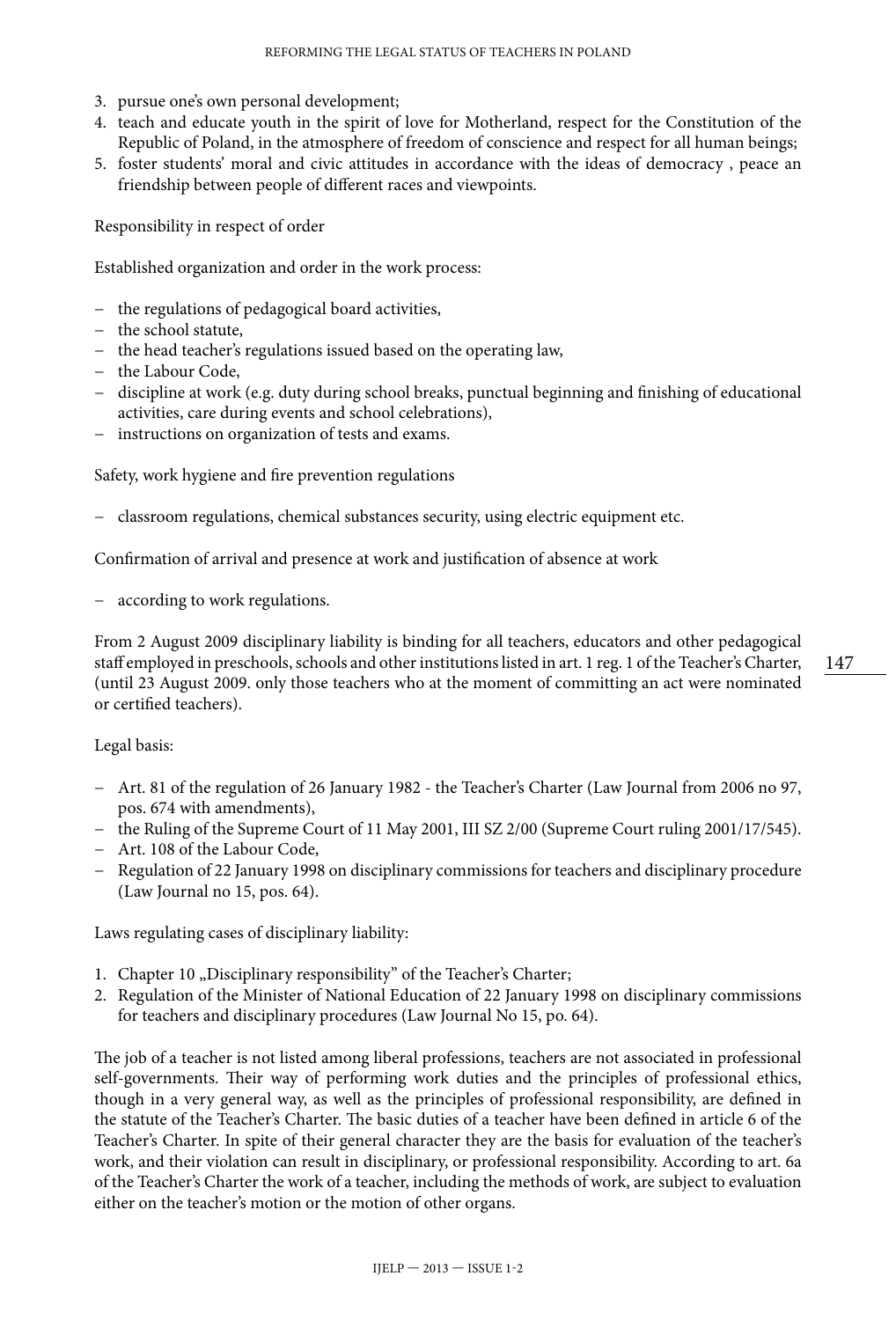Art. 26 reg. 1 p 1 of the Teacher's Charter assumes termination of employment in case sanctions in a disciplinary action particular to teachers are applied. According to art. 63 of the Teacher's Charter teachers take advantage of protection provided for public officers according to the principles defined in the Criminal Code. Such protection is not provided for persons belonging to liberal professions. Finally, the rules of disciplinary, i.e. professional, responsibility have been defined in Chapter 10 of the Teacher's Charter, regardless of an employee's responsibility discussed in art 108 of the Labour Code .

According to art. 76 of the Teacher's Charter offences in professional dignity or negligence in duties defined in art 6, including offences in professional ethics, will be followed by disciplinary punishment, beginning from a reprimand with a warning and ending with disciplinary dismissal from the teacher's profession. The disciplinary punishments are administered by a disciplinary committee functioning at a voyvodeship's office. In such a case, with present legal status, there is no place for the introduction of a teachers' Ethics Code which would also need to include the principles of professional responsibility for violating its regulations, as well as indicate an organ which would execute this responsibility. For this reason the introduction of an Ethics Code would require substantial legal reconstruction of teachers' professional status, which has not yet happened.

At schools and educational institutions a teachers' Ethics Code is being introduced, or there are attempts to introduce it. An Ethics Code is a set of rules serving a teacher as aid in solving ethical problems of his/her profession. The code is an expression of a conviction that a teacher's actions towards his/her recipients, students or their parents or caretakers, undertaken in the sphere of professional duties, have an exceptional ethical dimension resulting from the teacher's social role (Code, p. 1).

However, from a legal point of view the code has no legal power, also with regard to the lack of legal delegation to introduce such regulations. (based on: B. Soczynski, Opinia w sprawie tzw. Kodeksu etyki nauczycieli (Opinion on the so called Teachers' Ethics Code), Gdańsk, 23.11.2010 r.

#### 148 Legal basis:

- − Art. 81 of the regulation of 26 January 1982 the Teacher's Charter (Law Journal from 2006 n 97, pos. 674 with amendments),
- − Supreme Court ruling of 11 May 2001 , III SZ 2/00 (OSNP 2001/17/545),
- − Art. 108 of the Labour Code, order of 2 January 1998 on disciplinary committees for teachers and the mode of disciplinary action (Law Journal no 15, pos. 64). Acts regulating disciplinary responsibility: Chapter 10 "Disciplinary responsibility" of the Teacher's Charter,
- − Order of the Minister of National Education of 22 January 1998 on disciplinary committees for teachers and the mode of disciplinary action (Law Journal No 15 ,pos 64) Teacher's Ethics Code:
- − ftp://ftp.wsap.edu.pl/Biblioteka\_@ntykorupcyjna/KODEKS%20ETYCZNY%20NAUCZYCIELA. pdf,
- − Teacher's Ethics Code, Polish Teachers Association, 3rd Ed. Warsaw 1997 B. Soczynski, Opinia w sprawie tzw. Kodeksu Etyki Nauczycieli (Opinion on the so called Teachers' Ethics Code , Gdańsk, 23.11.2010.

## **XV. What reforms on the status of teachers are planned taking into account the financial constraints in the sector? (Please mention the legal norms and law)9**

The Polish government noticed that the currently binding law regulating the status of teachers does not match the education system needs. In September, 2013 the Ministry of Education launched a public

<sup>9</sup> Point no. 15 has been prepared in cooperation with Marta Ponikowska, MA (Educational Research Institute, [m.ponikowska@ibe.edu.pl](mailto:m.ponikowska@ibe.edu.pl))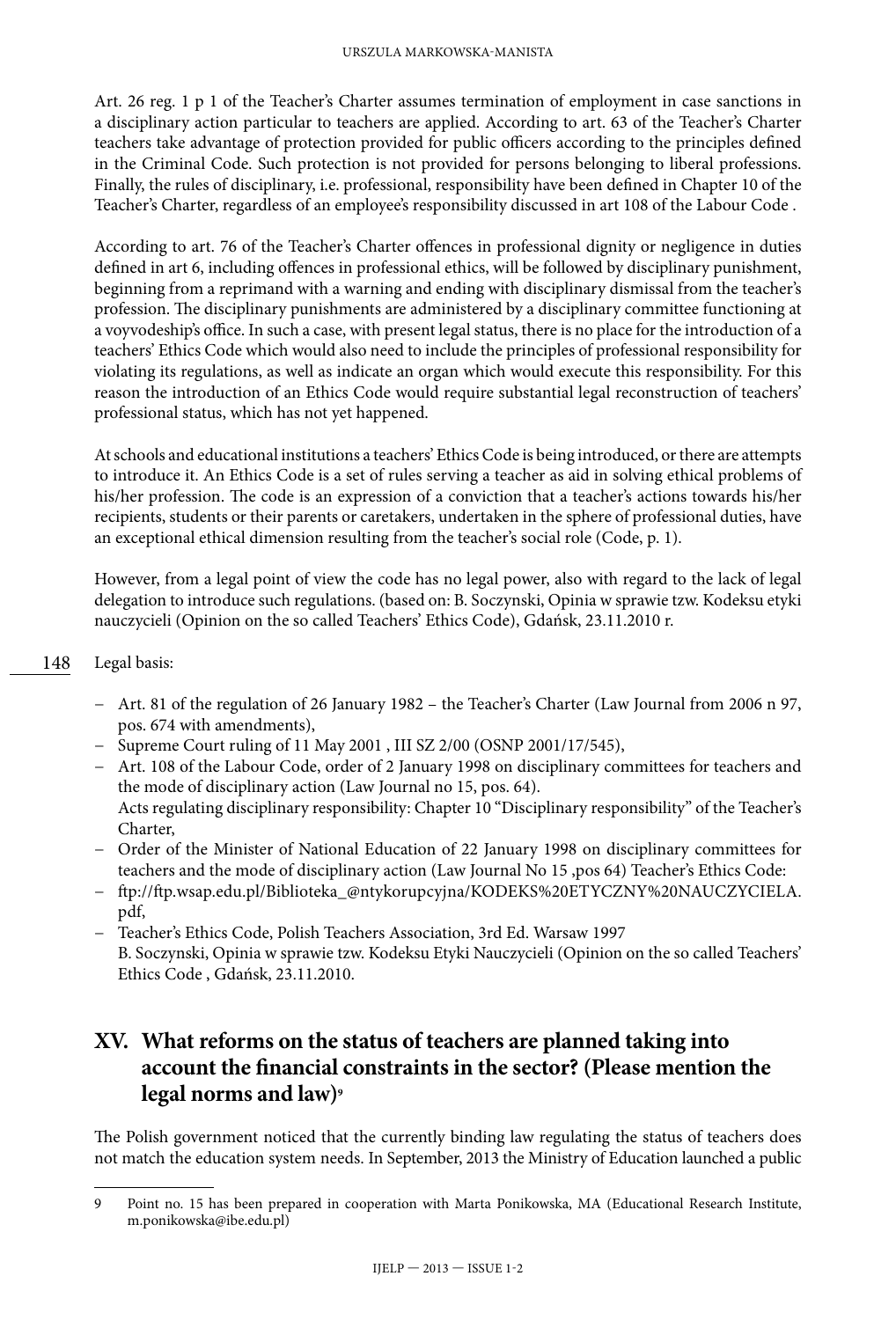consultation on the bill amending the Teacher's Charter<sup>10</sup>. The bill amending the Teacher's Charter shall enter into force on 1 January 2014. The Ministry proposed changes in the following aspects of the teacher's profession: the system of remuneration, conditions of leave, registration of activities undertaken by teachers, procedure of promotion, teachers responsibilities concerning the safety of students.<sup>11</sup> According to the Ministry, the recommended changes should not affect the state budget and will cause only a relocation of the funds already available for the education sector. The Ministry of Education issued an explanatory note, in which each of the proposed Teacher's Charter amendment is explained in details<sup>12</sup> (some of them are presented further). Ministerial officials state that the implementation of the given amendments will bring certain benefits, among others:

- − increase the quality of school system and students' safety;
- − increase the quality of further teachers training adjusted to students' needs;
- − clarify the provisions concerning the teacher's leave;
- − improve the management of teachers' work;
- − improve the quality of communication between parents and teachers.

#### **The remuneration of teachers**

According to the changes proposed in the remuneration policy, the introduction of the new bill should lead to the strengthening of the high quality of teacher's work, hence the quality of school performance. Moreover, the new bill allows for more flexible and simple relocation of funds. Also, under the new bill, the motivation procedures for the best teachers would allow to increase the salary rate in a convenient way from the school management point of view. Additionally, the new bill changes the rules of granting bonuses and deletes the provisions that allow teachers to receive special bonuses for the period of time when they were not professionally active at school.

It also changes the provisions concerning additional remuneration for teachers who work in rural areas. According to the new bill the amount of this special remuneration shall be constant and shall not depend on the salary rate. Another advantage of the given legislative change is a clarification in the rules and the scope of financing teacher's further training. Additionally, the bill deletes the provisions that are not adequate to the current socio economic situation in Poland. An example of this is the provision that states that teachers would no longer have the right to rent or have usufruct rights to the school apartments or estates.

#### **The scope of registration of activities undertaken by teachers**

The new bill extended the scope of teachers' activities that should be registered. The new activities that were added to the original wording of the Teacher's Charter include: meetings with parents, participation in the school's management meetings, further professional training activities. Moreover, a central register of disciplinary decisions was introduced as a mechanism which should increase the quality of school system functioning. According to the bill provisions the given register should be kept by the minister of education.

What is more, the proposed new legal solutions create a possibility to recognize early education teachers' work experience gained in a workplace other than school. Another newly introduced idea is the facilitation of financing of the activities and projects run by teachers and co-funded by the European Union. Last but not least, the bill amending the Teacher's Charter highlights the role of parents in the teachers' work assessment process and their promotion process.

<sup>10</sup> Text of the bill amending the Teacher's Charter, Version of 19 September 2013: http://www.men.gov.pl/images/ stories/KN\_19\_09.pdf<br>Ministry of Education

<sup>11</sup> Ministry of Education portal:[http://men.gov.pl/index.php?option=com\\_content&view=article&id=563](http://men.gov.pl/index.php?option=com_content&view=article&id=5631%3Aprojekt-ustawy-karta-nauczyciela-skierowany-do-konsultacji&catid=125%3Aksztacenie-i-kadra-aktualnoci&Itemid=76) [1%3Aprojekt-ustawy-karta-nauczyciela-skierowany-do-konsultacji&catid=125%3Aksztacenie-i-kadra](http://men.gov.pl/index.php?option=com_content&view=article&id=5631%3Aprojekt-ustawy-karta-nauczyciela-skierowany-do-konsultacji&catid=125%3Aksztacenie-i-kadra-aktualnoci&Itemid=76)[aktualnoci&Itemid=76](http://men.gov.pl/index.php?option=com_content&view=article&id=5631%3Aprojekt-ustawy-karta-nauczyciela-skierowany-do-konsultacji&catid=125%3Aksztacenie-i-kadra-aktualnoci&Itemid=76)

<sup>12</sup> Ministry of Education portal: http://www.men.gov.pl/images/stories/uzasadnieniez\_OSR.pdf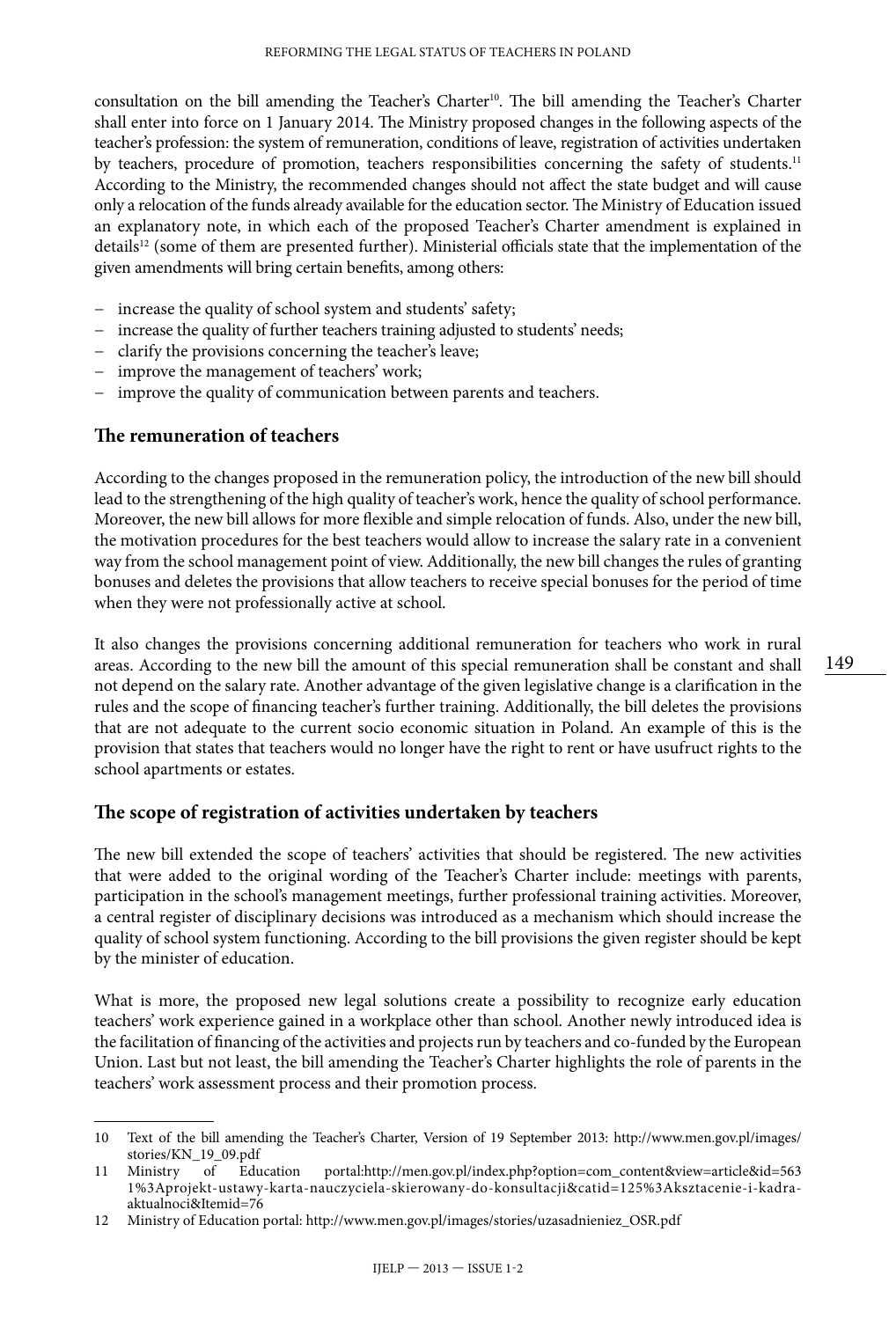## **XVI. How does the government deal with the problems of teaching as becoming an ageing profession and how will it make the teaching profession attractive for younger teachers?**

#### **(Please mention the legal norms and law)**

There is a decreasing number of young teachers at Polish schools. At the same time, there is an increasing number of those who have obtained the highest level of professional promotion and thus completed their career paths. In 2009 over 1200 teachers over the age of 70, and over 30 teachers over 80 were employed in the education system. The oldest teachers are usually teachers of vocational subjects who, as a rule, are older on average than teachers of general subjects.13 In the analysis of costs of functioning of the Teacher's Charter <sup>14</sup> prepared in January 2013 by the Ministry of Education, there appears a list of the number of teachers' job positions. In 2009 the total number of teaching job positions amounted to approximately 519 thousand. Among them there were slightly over 5 thousand trainee teachers and approximately 100 thousand contract teachers. In 2011 the number of teaching job positions was reduced by 3 % to the level of approximately 504 thousand. The number of trainee teachers was reduced nearly by 25 % to 18,5 thousand and contract teachers by 15 % to 85,5 thousand. In 2011 The Ministry of National Education excluded from the statistics those teachers who were on maternity leaves or unpaid leaves. In the group of certified teachers, the highest level of professional promotion, in the years 2009-2011 the number of pedagogues increased by 13 % from 233,5 thousand to 264,5 thousand.

The distribution of age among pedagogical staff is not uniform. The number of teachers entering the profession does not reflect the number of teachers with longer experience in the teaching profession.

150 Retraining programs for teachers dismissed from schools are planned; the programs are based on expanding qualifications or a complete change of the profession. The financial means provided for this purpose would be used by local self-governments for the organization of courses, training sessions or for the creation of new job positions for teachers who were not provided with employment at school.

The governmental bill amending the Teacher's Charter was presented for public consultation in September 2013. Ministerial officials claim that the implementation of the given amendment will increase the quality of school system in Poland. The Ministry of Education proposes legal changes in the following aspects of the teacher's profession: the system of remuneration, conditions of leave, registration of classes and activities undertaken by teachers, promotion procedures.15

## **XVII. References**

Regulation of 26 January 1982 the Teacher's Charter

The Ministry of National Education: http://www.men.gov.pl

Report on the state of education 2010:

Raport o stanie Edukacji 2010: http://www.lodz.znp.edu.pl/dodatkowe/2011/publikacje/raport\_o\_ stanie\_edukacji\_2010\_nauczyciele.pdf

Information materials of the Ministry of National Education- "The analysis of costs of functioning of the statute of 26 January 1982 – the Teacher's Charter and calculations of financial effects

<sup>13</sup> See: http://www.lodz.znp.edu.pl/dodatkowe/2011/publikacje/raport\_o\_stanie\_edukacji\_2010\_nauczyciele.pdf

<sup>14</sup> Information materials of the Ministry of National Education- "The analysis of costs of functioning of the statute of 26 January 1982 – the Teacher's Charter and calculations of financial effects of the proposed amendments to the act", Warsaw 2013 http://www.znp.edu.pl/media/files/de748ea972e5aa074da49a1a95ad39b7.pdf

<sup>15</sup> Ministry of Education portal: [http://men.gov.pl/index.php?option=com\\_content&view=article&id=563](http://men.gov.pl/index.php?option=com_content&view=article&id=5631%3Aprojekt-ustawy-karta-nauczyciela-skierowany-do-konsultacji&catid=125%3Aksztacenie-i-kadra-aktualnoci&Itemid=76) [1%3Aprojekt-ustawy-karta-nauczyciela-skierowany-do-konsultacji&catid=125%3Aksztacenie-i-kadra](http://men.gov.pl/index.php?option=com_content&view=article&id=5631%3Aprojekt-ustawy-karta-nauczyciela-skierowany-do-konsultacji&catid=125%3Aksztacenie-i-kadra-aktualnoci&Itemid=76)[aktualnoci&Itemid=76](http://men.gov.pl/index.php?option=com_content&view=article&id=5631%3Aprojekt-ustawy-karta-nauczyciela-skierowany-do-konsultacji&catid=125%3Aksztacenie-i-kadra-aktualnoci&Itemid=76)